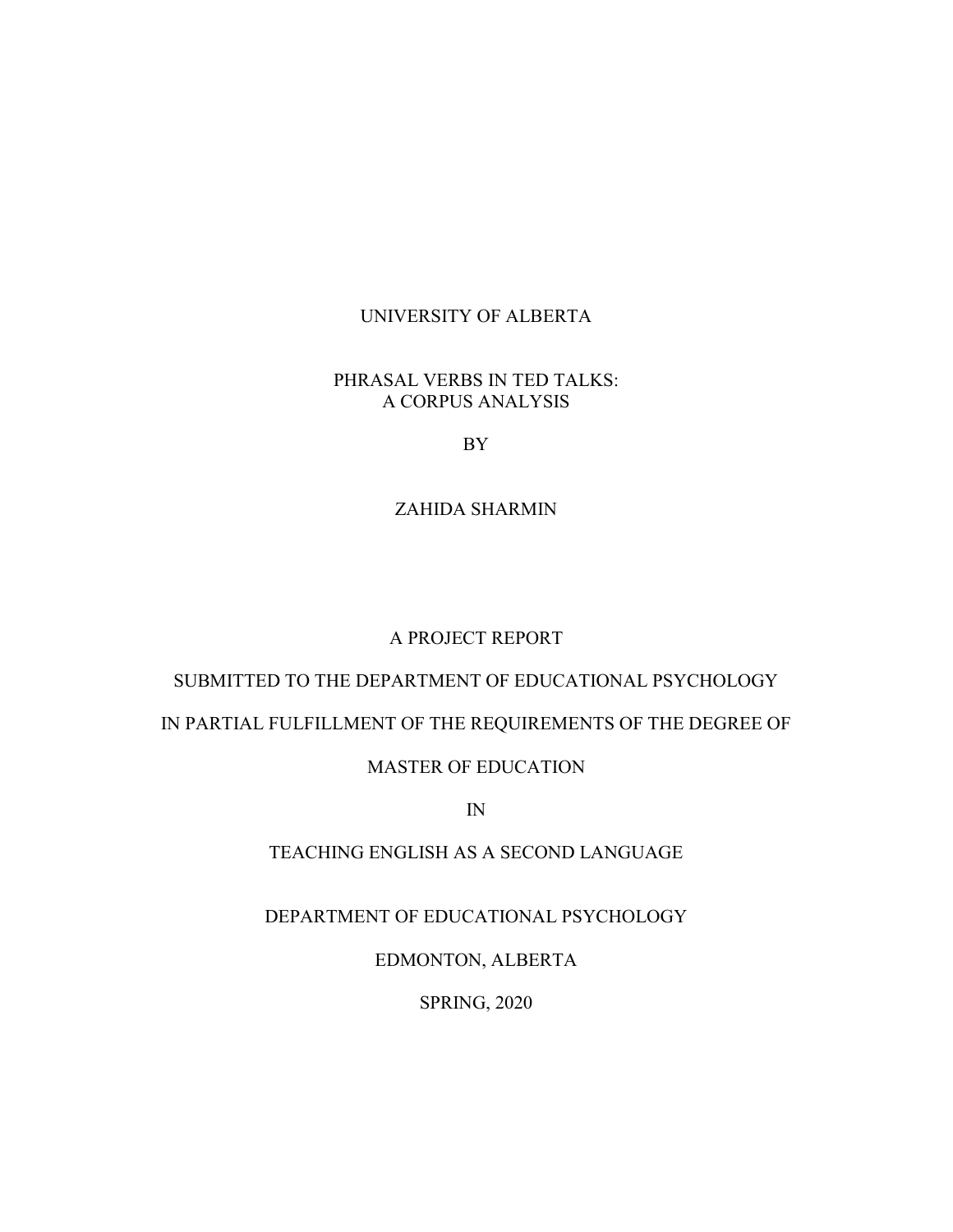#### UNIVERSITY OF ALBERTA **RELEASE FORM**

NAME OF AUTHOR: Zahida Sharmin TITLE OF PROJECT: Phrasal Verbs in TED Talks: A Corpus Analysis DEGREE: Master of Education YEAR THIS DEGREE GRANTED: 2020

Permission is hereby granted to the Department of Educational Psychology, University of Alberta, to reproduce copies of this project, and to lend or sell such copies for private, scholarly or scientific purposes only.

The author reserves all other publication and other rights in association with the copyright of this project, and, except as herein before provided, neither the project nor any substantial portion thereof may be printed or otherwise reproduced in any material form whatever without the author's prior written permission.

Zahide Shermin

Zahida Sharmin 305 10750 29 Avenue NW Edmonton, AB T6J 5H7 **CANADA** 

Date: April 6, 2020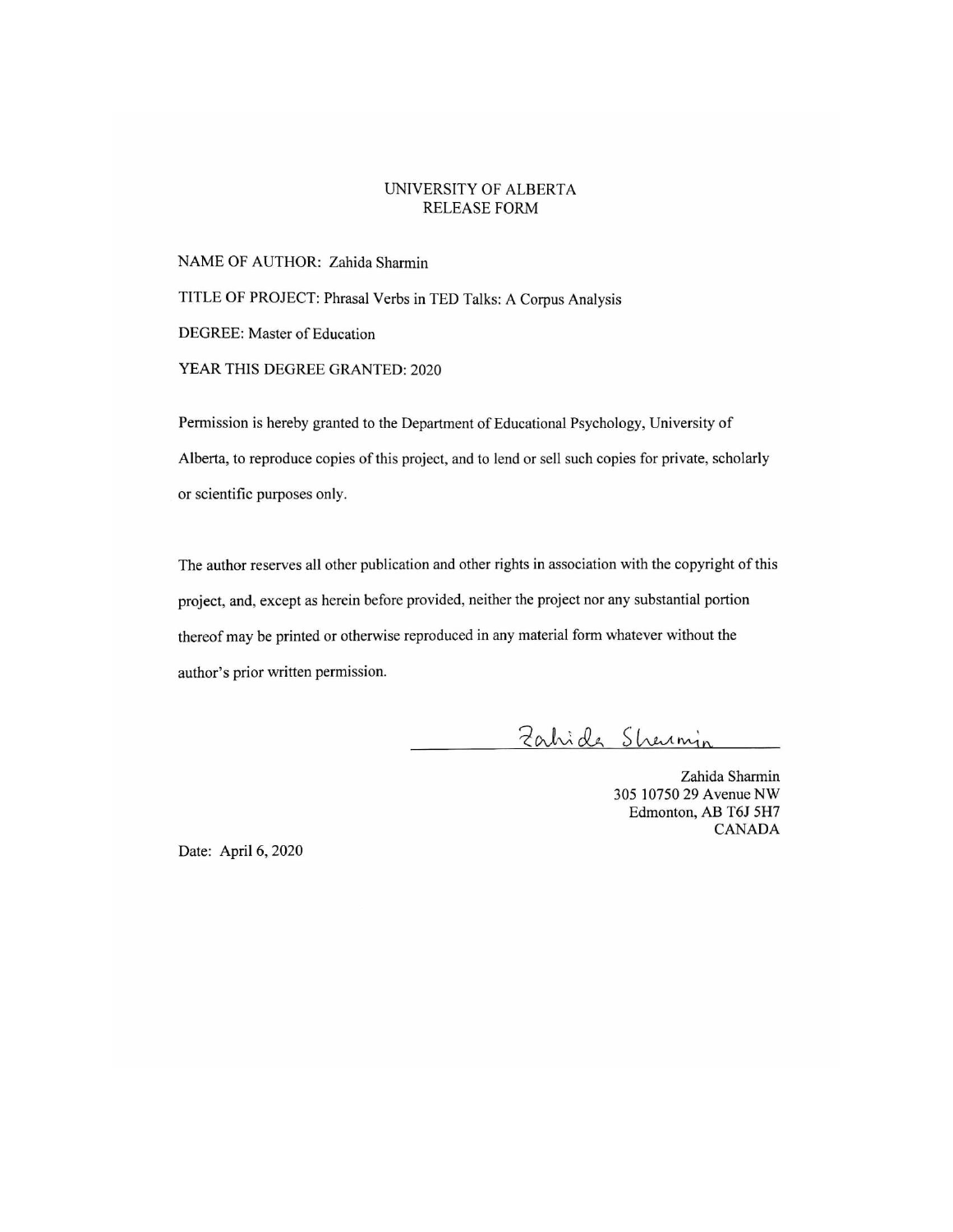## UNIVERSITY OF ALBERTA

## FACULTY OF GRADUATE STUDIES AND RESEARCH

The undersigned certify that they have read, and recommend to the Faculty of Graduate Studies and Research, a Project Report entitled "Phrasal Verbs in TED Talks: A Corpus Analysis" submitted by Zahida Sharmin in partial fulfillment of the requirements for the degree of MASTER OF EDUCATION in Teaching English as a Second Language (TESL).

Dr. Leila Ranta

Wil Ms. Justine Light

Date: April 6, 2020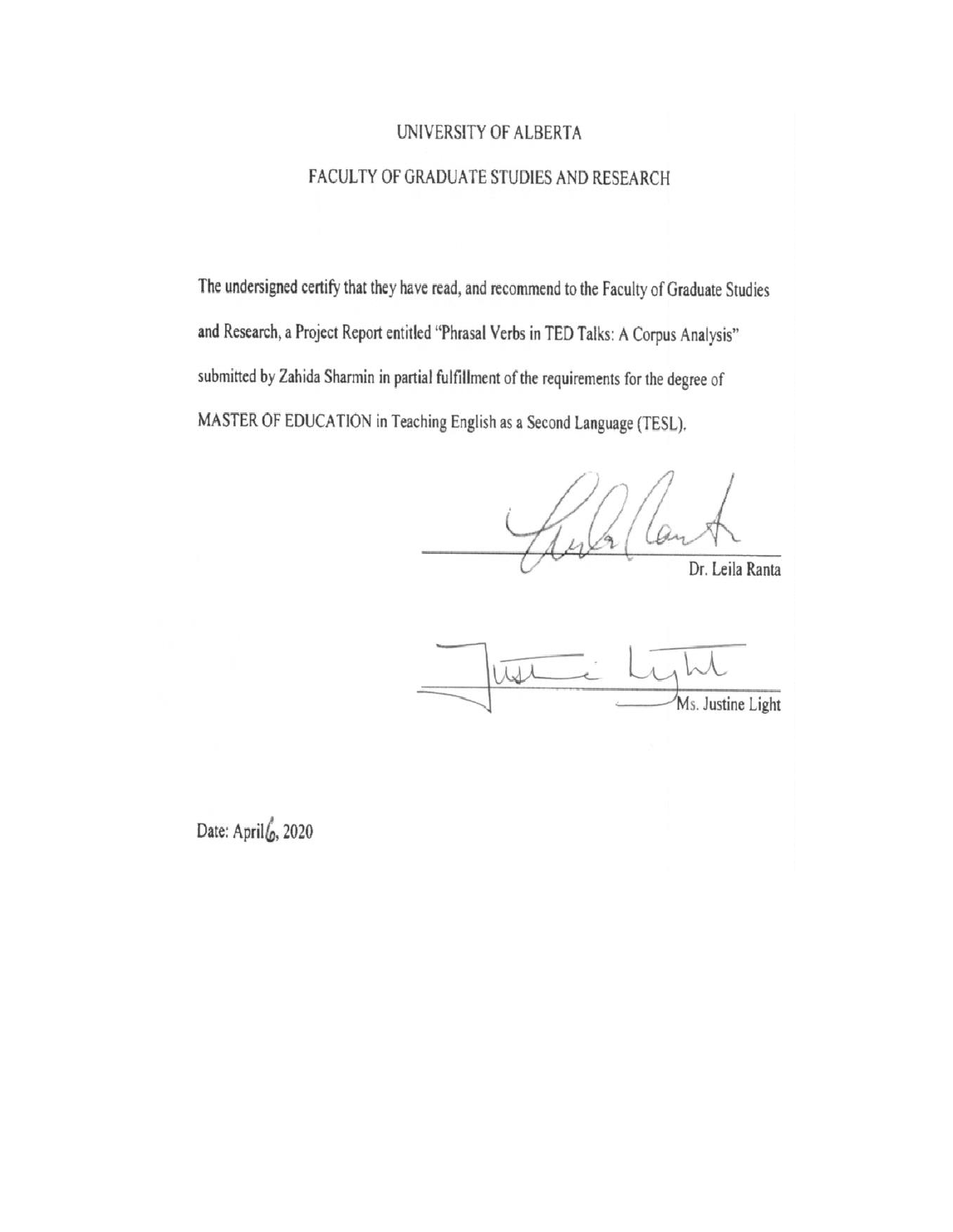#### **Abstract**

Researchers have been exploring phrasal verbs (PV) for a few decades now; the complex nature of PVs, their high frequency and productivity in conversation and fiction, and the challenges they pose to learners and teachers account for linguists' interest in this type of verb. One area in which PV researchers have made considerable progress is in creating frequency lists based on corpus analyses. The latest is a register-specific PV frequency list developed by Liu and Myers (2018), referred to as the Spoken and Academic Writing Phrasal Verb Pedagogical (S&A W PHaVE) List. To date, there has been no investigation into the representation of PV frequency lists in authentic teaching materials used in English for academic purposes (EAP) classrooms. The present study examined a TED Talks corpus (adapted from Coxhead and Walls, 2012) with respect to (1) PV frequency and (2) PV coverage using the Liu and Myer's list. The findings revealed that on average, there is one PV in every 124 words in the corpus and that more than half of the PVs (62.73%) correspond to those in the S&A W PHaVE List. This PV frequency list representation suggests EAP instructors should utilize such lists when selecting authentic aural materials.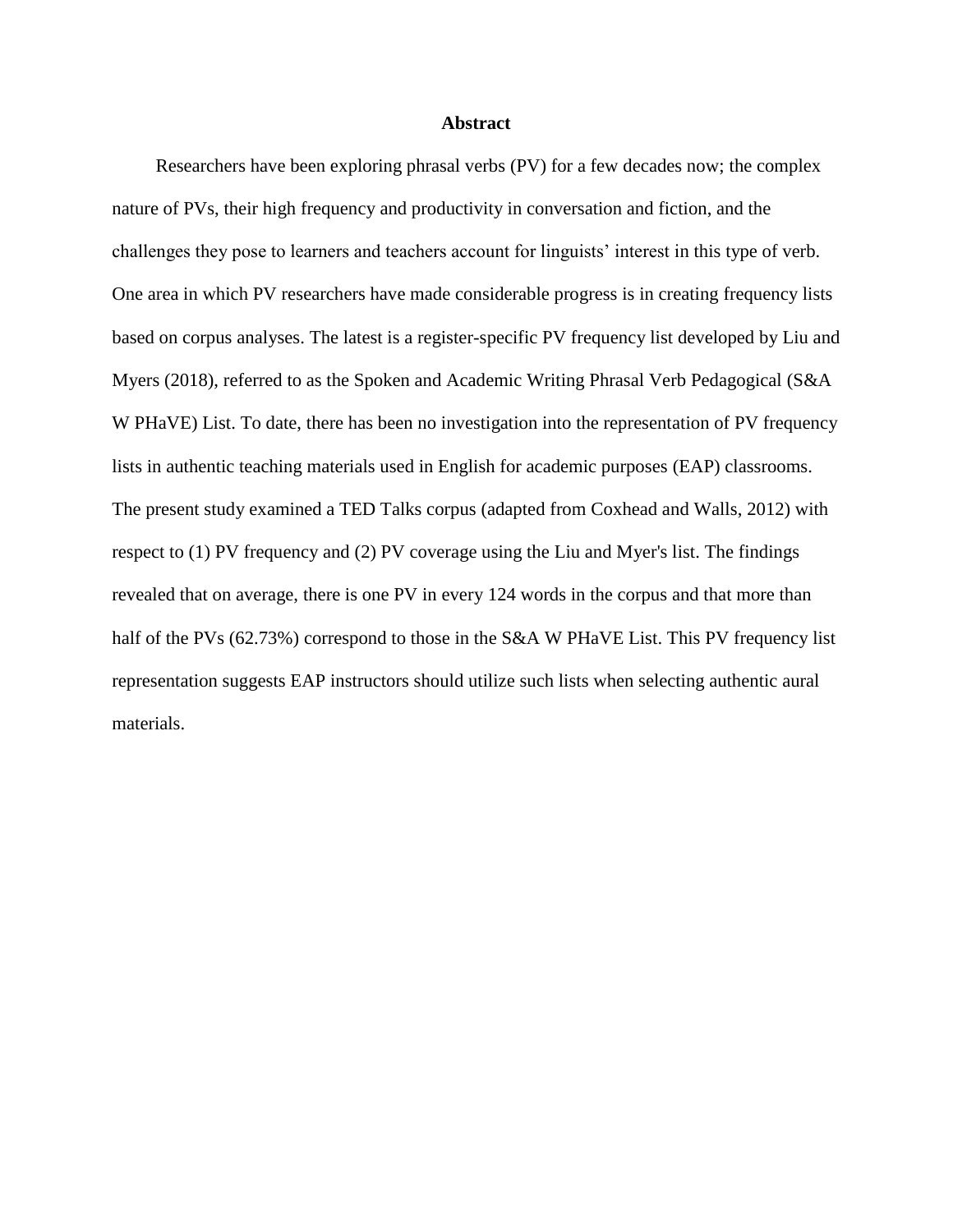English for Academic Purposes (EAP) has emerged as a separate branch from the larger body of English for Specific Purposes and has traditionally been associated with university level learning (Hyland and Hamp-Lyons, 2002). Flowerdew and Peacock (2001) define EAP as "teaching English with the specific aim of helping learners to study, conduct research or teach in that language" (p. 8). In general, EAP programs provide students opportunities to improve their academic listening, speaking, reading, and writing skills. Students in the EAP programs often constitute English as a second language (ESL) learners from different countries around the world. At the University of Alberta, the EAP program is "designed to meet the English language proficiency requirement for undergraduate admission at the University of Alberta" and thereby teaches students how to "synthesize and analyze information from a variety of sources, including academic journals and lectures, as well as materials from more popular sources" (Faculty of Extension, English Language School, University of Alberta). In the process of addressing the academic needs of ESL learners, the programs may undervalue their objective of "equipping students with the communicative skills to participate in particular …cultural contexts" (Hyland and Hamp-Lyons, 2002). ESL students in EAP programs not only need to learn "cognitive academic language proficiency" but also "basic interpersonal communicative skills" (Cummins, 1981, p.133) to interact with native speakers in the community. This need provides the backdrop to the present investigation of phrasal verbs (PVs) in EAP instructional materials.

Phrasal verbs are multiword verbs that consist of lexical verbs combined with adverbial particles. For example, in the sentence "Did you point out the faults?", *point out* is a phrasal verb that functions as a single verb; lexical verb *point* is followed by the adverbial particle *out* in this PV construction. Although PVs are very frequently used and highly productive in the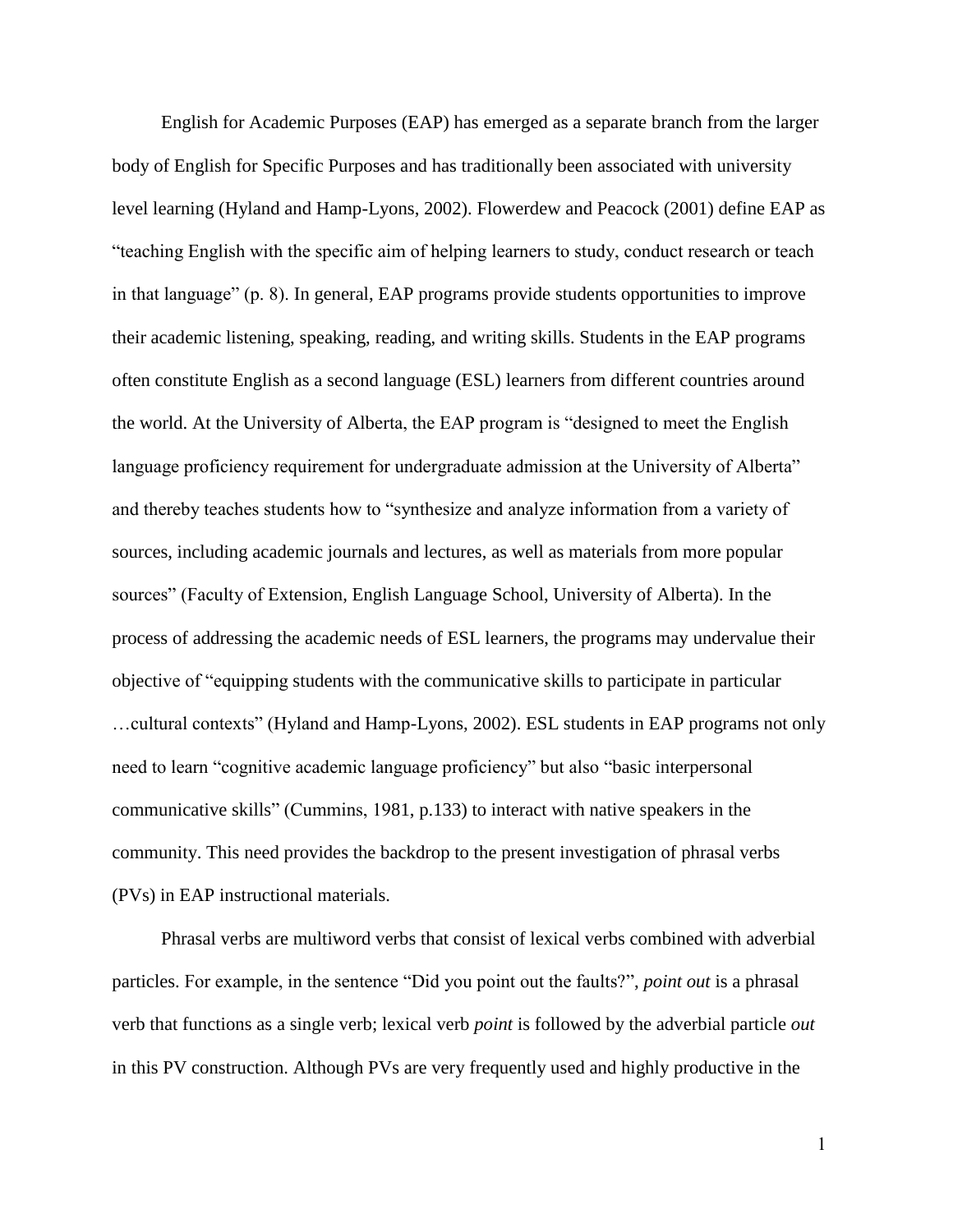English language, it is widely agreed that they are not easy to acquire (Celce-Murcia & Larsen-Freeman, 1999; Darwin & Gray, 1999). They pose problems not only for ESL learners with non-Germanic first languages (Celce-Murcia & Larsen-Freeman, 1999) but also for advanced learners, especially those who learn English in a foreign language learning (EFL) situation in the classroom (Wray, 1999). What complicates the situation further is that teachers may also be confused about PV pedagogy (Darwin & Gray, 1999) due to the semantic and grammatical complexity of PVs. There is, however, growing clarity about which PVs are the most frequent and therefore the most useful for teachers to expose their students to or to explicitly teach. These frequency lists originate from five corpus analysis studies conducted by Biber, Johansson, Leech, Conrad and Finegan (1999), Gardner and Davies (2007), Liu (2011), Garnier and Schmitt (2015), and Liu and Myers (2018). The Spoken and Academic Writing PHrasal VErb Pedagogical List (S&A W PHaVE List) by Liu and Myers (2018), which was modeled on Garnier and Schmitt's (2015) PHrasal VErb Pedagogical List (PHaVE List), is the latest register-specific corpus-based frequency list for instructional purposes. This list includes high frequency PVs with information on their key meaning senses in two registers.

Despite the growth of PV corpus-based research, to the best of my knowledge, there has been no investigation into the occurrence of PVs in authentic teaching materials currently used in EAP classrooms. During my practicum in the Faculty of Extension at the University of Alberta, I observed an EAP145 class which consisted of 18 students from China. EAP145 is a two-month intensive course with classes from Monday to Friday and focuses on developing students" critical thinking and teaching presentation skills in oral and written forms. The textbooks used in the course place emphasis on developing academic listening, academic reading, and academic writing. In addition to the textbooks, authentic resources are used to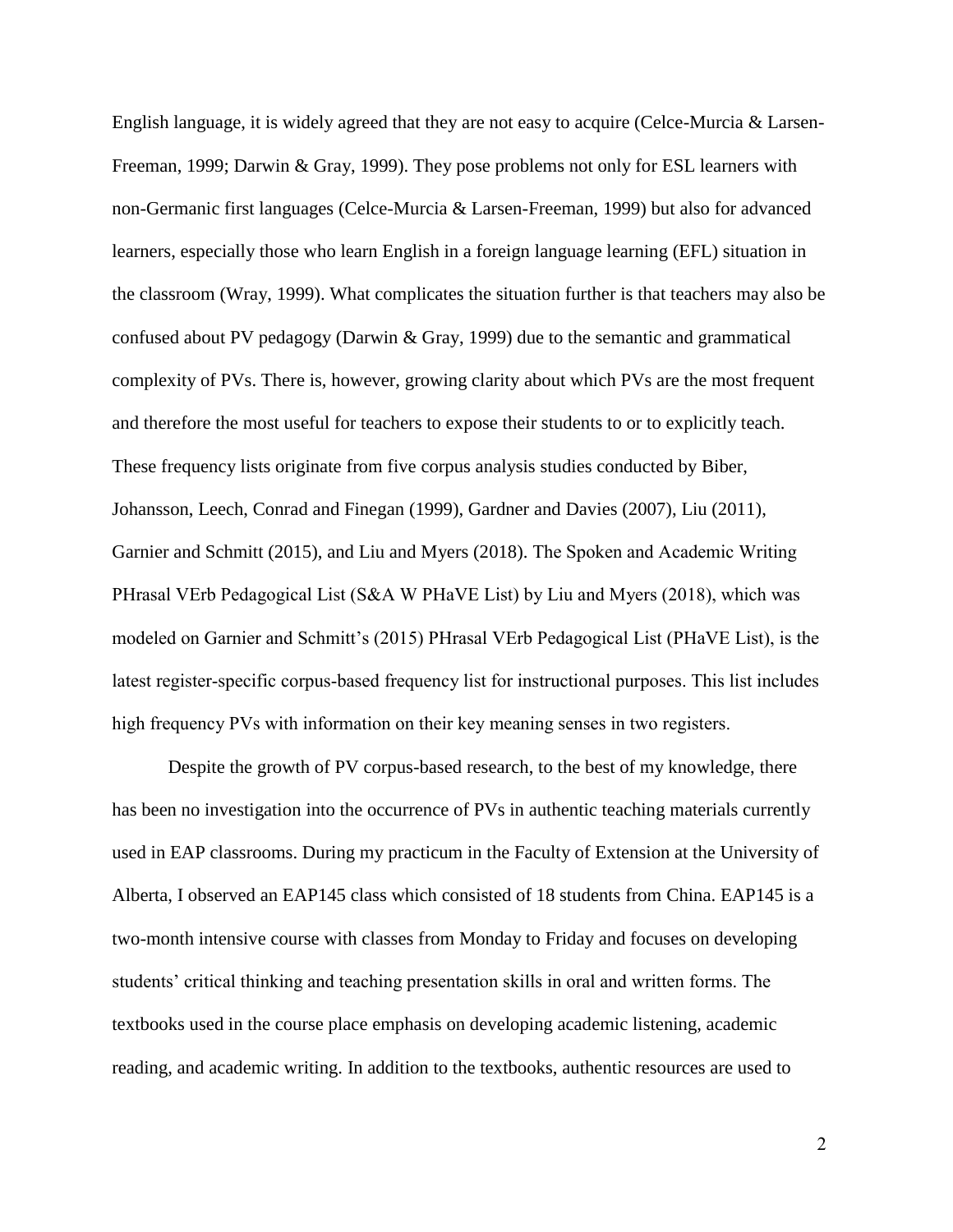enhance students" language skills. In classes that I observed each student was asked to watch a TED Talk related to the topics in the prescribed textbooks as an out-of-class assignment and to present the content in a condensed form orally in the following class. Since PVs are not commonly associated with the academic register, there is a high probability that the textbooks in the EAP courses may not be rich in PVs. Hence, students' exposure to PVs in the academic setting might be limited to the additional authentic resources like TED Talks. Therefore, I chose to examine how frequently PVs appear and to what degree the PVs from the S&A W PHaVE List occur in TED Talks. Although my study is exploratory and descriptive in nature, the findings may raise EAP instructors' awareness of PV frequency in the authentic target language input they use in the classroom.

#### **Literature Review**

There has been extensive research over the decades on different features of PVs. The existing PV research can be classified into three streams: 1) the description, frequency and usage patterns of PVs, 2) the mental representation and processing of PVs, and 3) learning and teaching of PVs. As it is well beyond the scope of this capping project to address this wide range of scholarship in detail, I limit this review to the scholarship that is most relevant to my study. In the first section, I provide the definition and classification of PVs and in the second, I survey the corpus-based research on the frequency of PVs in oral and written language. This is followed by a brief discussion of TED Talks as a pedagogical resource.

#### **Definition and Classification of Phrasal Verbs**

**Definition.** Linguists have been arguing over the definition and classification of PVs for decades due to their syntactic peculiarity (i.e., particle movement possibility of some PVs) and semantic complexity (i.e., highly idiomatic meanings of some PVs) (Dagut & Laufer,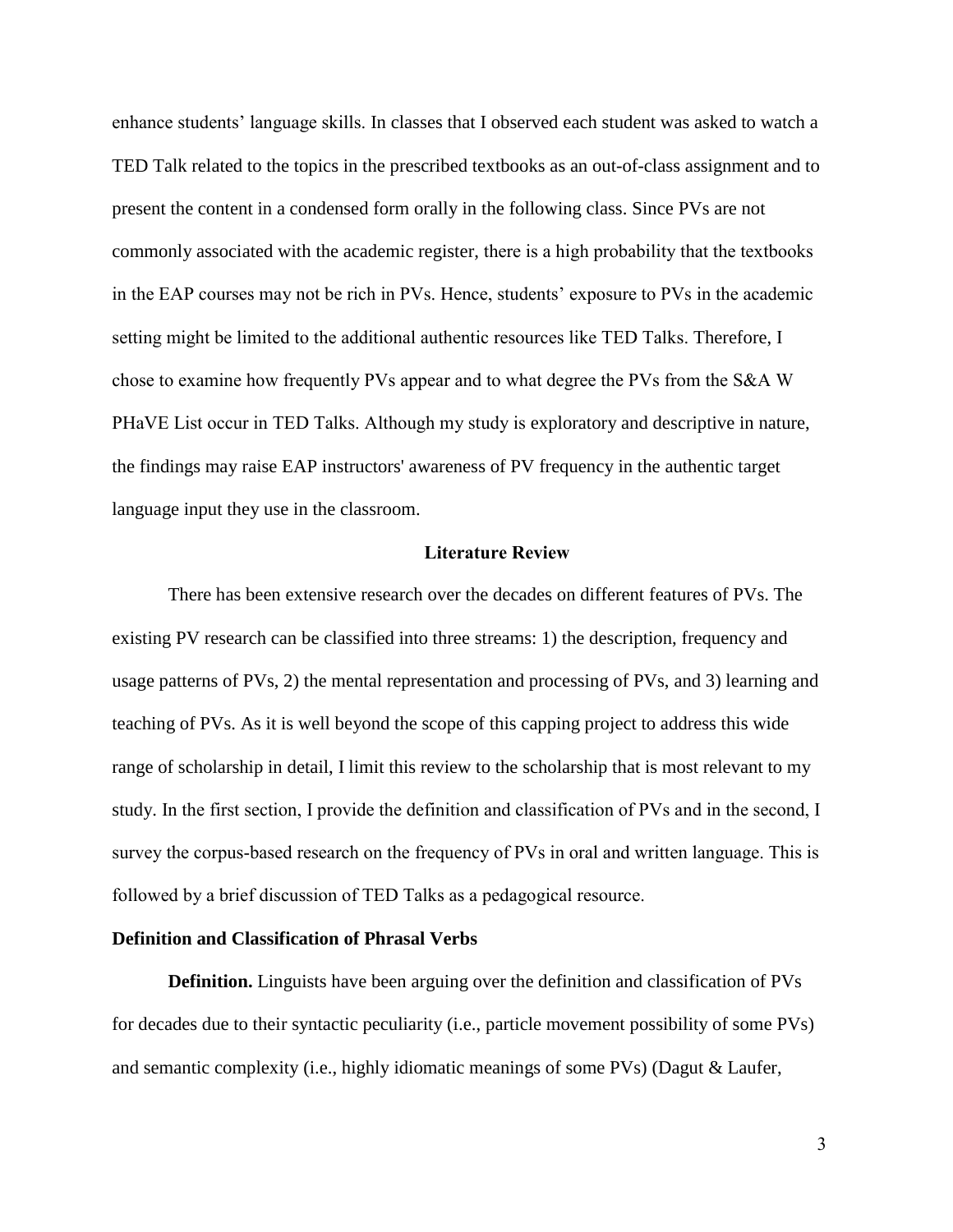1985). However, for the purpose of my study, I adopt the functional definition used by Gardner and Davies (2007) who do not attempt to distinguish and classify PVs based on the semantic transparency. Their definition includes all literal and figurative meanings of PVs and resonates with the definition proposed by Quirk, Greenbaum, Leech, and Svartvik (1985). According to Gardner and Davies (2007), PVs are all two-part verbs consisting of a lexical verb (LV) proper followed by an adverbial particle (AVP) "that is either contiguous (adjacent) to that verb or noncontiguous (i.e., separated by one or more intervening words)" (p. 341).

It is important to note that PVs are one type of multi-word verbs; other multi-word verbs include prepositional verbs and phrasal-prepositional verbs (Biber, Conrad, & Leech, 2002). PV constructions are distinct from prepositional verbs which consist of verbs followed by prepositions. Celce-Murcia and Larsen-Freeman (1999) provide the following examples to demonstrate the difference between a preposition and a particle:

She *walked up* the street to get a bite to eat.

When are you going to *clean up* your room?

In the first sentence, *up* is the preposition in the adverbial prepositional phrase of direction *up the street* while in the second sentence, *up* is syntactically optional and contributes modestly to the meaning of the second sentence; therefore, *walk up* is considered as a prepositional verb as opposed to *clean up* which is a phrasal verb (Celce-Murcia & Larsen-Freeman, 1999).

**Classification.** Syntactically, PVs may be transitive (e.g., Harold *turned on* the radio) or intransitive (e.g., *Go off* to bed now) (Biber et al., 1999; Celce-Murcia & Larsen-Freeman, 1999; Quirk et al., 1985). Transitive PVs can be distinguished from other multi-word verbs (i.e., prepositional verbs, phrasal-prepositional verbs) by particle movement: transitive combinations allow the placement of particles either before or after the objects but if the object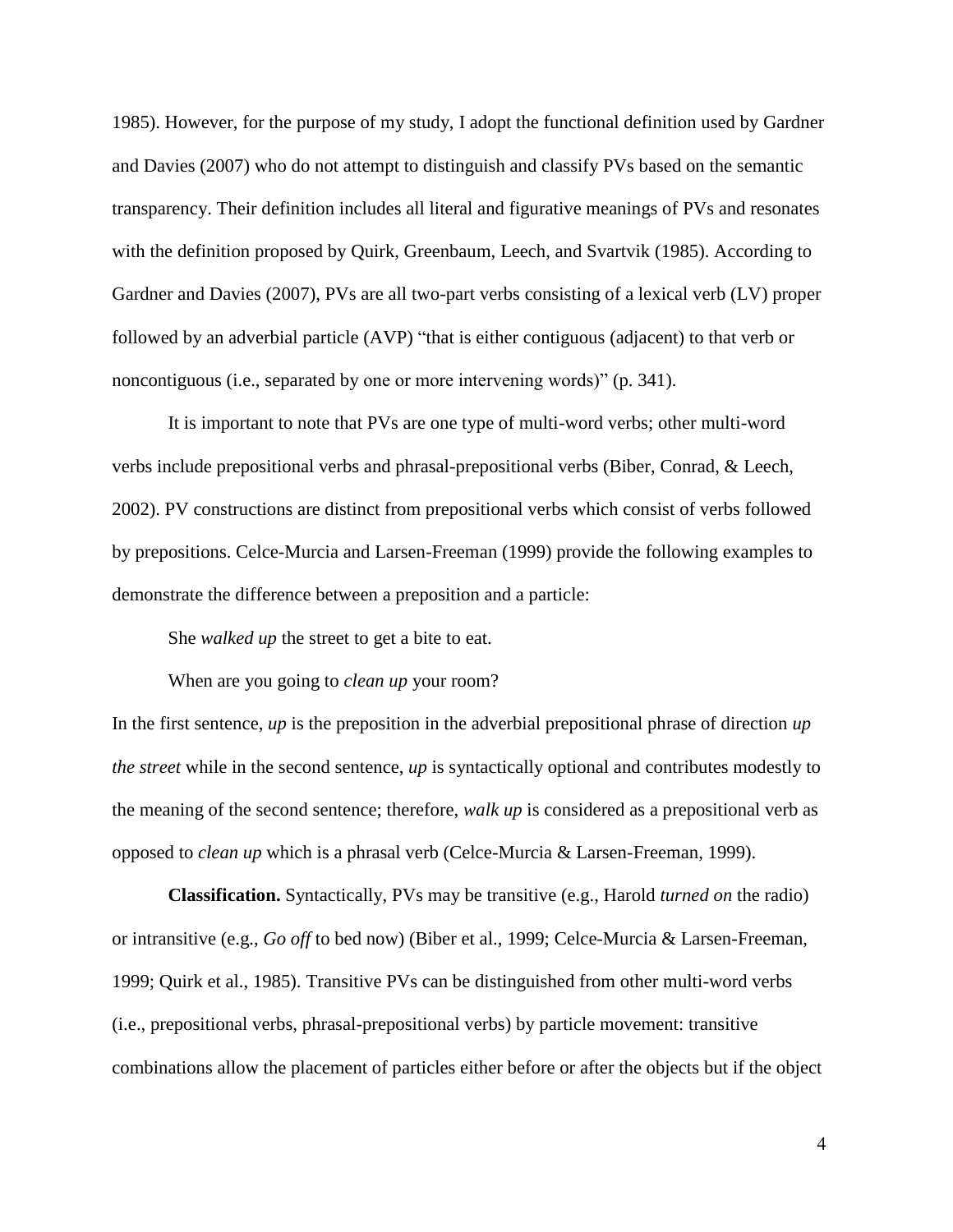is a pronoun, the particle appears almost always after the object (e.g., I *took* them *off*) (Biber, Conrad & Leech, 2002). Intransitive PVs, on the contrary, are "activity verbs that are used as directives ... [and] often occur as imperatives" (Biber et al., 2002, p. 128).

Semantically, Celce-Murcia and Larsen-Freeman (1999) discern three categories of PVs: literal, idiomatic, and aspectual. The first category is the least difficult for ESL/EFL students to master as the particle retains its prepositional meaning (e.g., *sit down*, *climb up*, *pass through*). In contrast to literal PVs, the second category, idiomatic PVs have meanings that are not related to the meanings of lexical verbs or particles (e.g., *give up*, *make up*). In the third category, aspectual PV, the lexical verb retains its meaning while the particle contributes meaning about the verb's aspect (e.g., *eat up*, drink *up*).

#### **Research on the Frequency of Phrasal Verbs**

**Biber et al. (1999)**. The earliest corpus-based study on PVs was conducted by Biber and colleagues for the *Longman Grammar of Spoken and Written English*. They focused on 31 high frequency PVs and arranged them in a list in terms of seven semantic domains (activity intransitive, activity transitive, mental transitive, communication transitive, occurrence intransitive, copular, and aspectual intransitive) across four registers: conversation, fiction, newspaper, and academic prose. Their findings indicated that PVs were prevalent in conversation and fiction, but were rare in academic prose. However, the number of PVs analyzed in their study was very small and there was no comparison between the 31 high frequency PVs and other PVs.

**Gardner and Davies (2007)**. Gardner and Davies (2007) attributed the limitations of Biber et al."s (1999) study to space constraints and the larger purposes of the *Longman* reference grammar. Recognizing the need for "more focused and expanded data analyses" (p.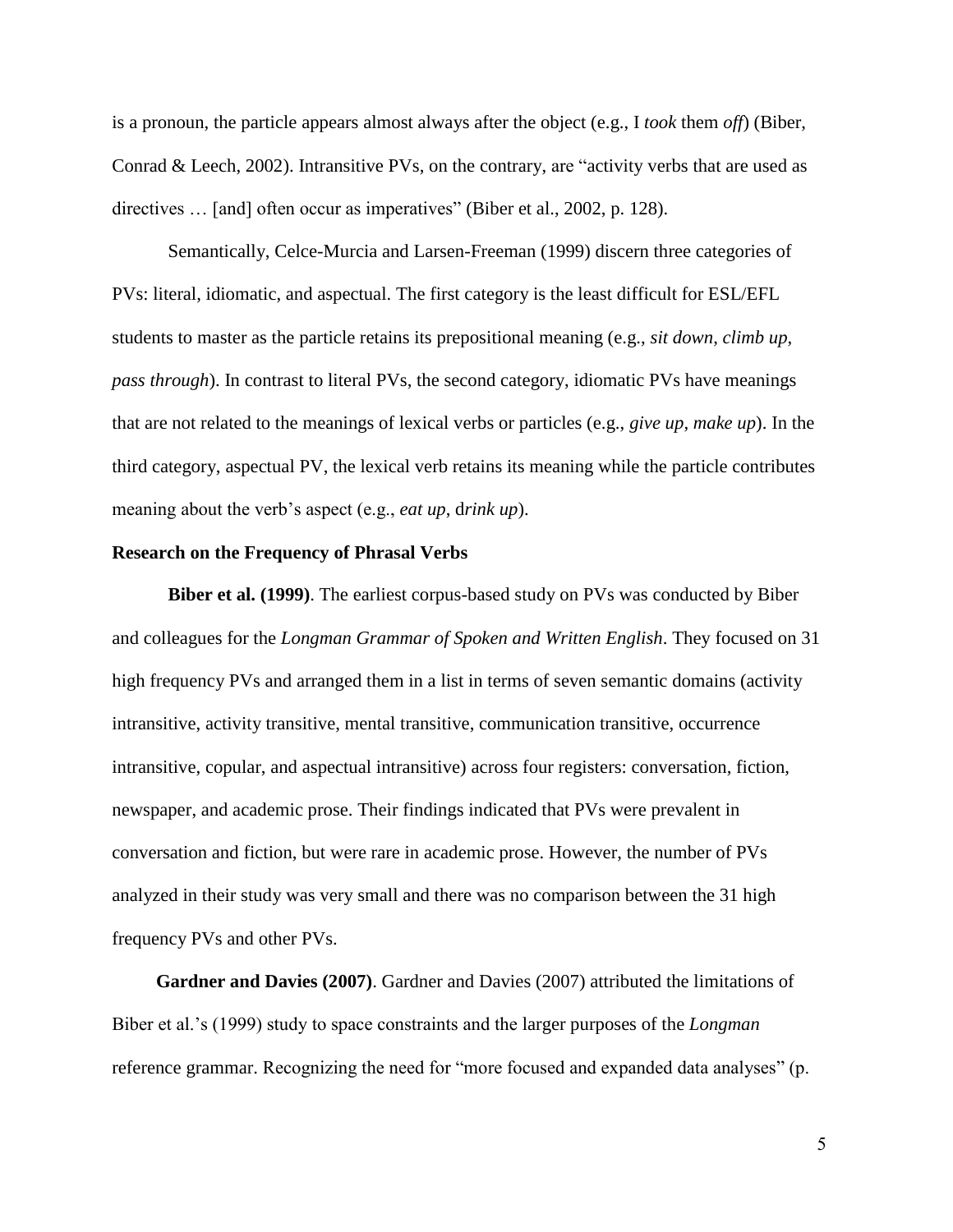343), Gardner and Davies (2007) analyzed the British National Corpus for high frequency PVs. The aim of their study was to determine what PVs to teach, based on frequencies of actual occurrences in the British National Corpus, not how to teach them. Gardner and Davies (2007) discovered a total of 518,923 PVs with 1,572 LV lemmas<sup>1</sup> in the British National Corpus. The megacorpus analysis shows that 20 lexical verbs combined with eight adverbial particles account for more than half (53.7%) of the PV occurrences in the British National Corpus (p. 349). Gardner and Davies" (2007) study eventually resulted in a list of 100 PVs consisting of 20 PV-producing lexical verbs. This frequency-based list of PVs were argued to be more practical and useful from a teaching and learning perspective than the random groups of PVs teachers may select by intuition (Gardner and Davies, 2007).

**Liu (2011)**. Using the studies of Biber at al. (1999) and Gardner and Davies (2007) as a starting point, Liu (2011) compared the high frequency PVs in American and British English and examined PV usage across five registers (spoken, fiction, magazine, newspaper, and academic writing) in American English. In his study, Liu (2011) analyzed the Corpus of Contemporary American English for frequencies of the most common PVs and compared his results with those presented in Biber at al. (1999) and Gardner and Davies (2007). He found no substantial difference between the two corpora in terms of PV frequency and cross-register usage. What emerged from Liu"s (2011) investigation was that 27 of the 31 PVs in Biber et al. (1999) overlapped with those in Gardner and Davies" (2007) list of 100 PVs. Therefore, Liu (2011) searched those 104 PVs in the Corpus of Contemporary American English and identified 48 additional high frequency PVs in the process**²**. This finding suggests that PV use has remained fairly stable for more than two decades. Like Biber at al. (1999), Liu (2011) drew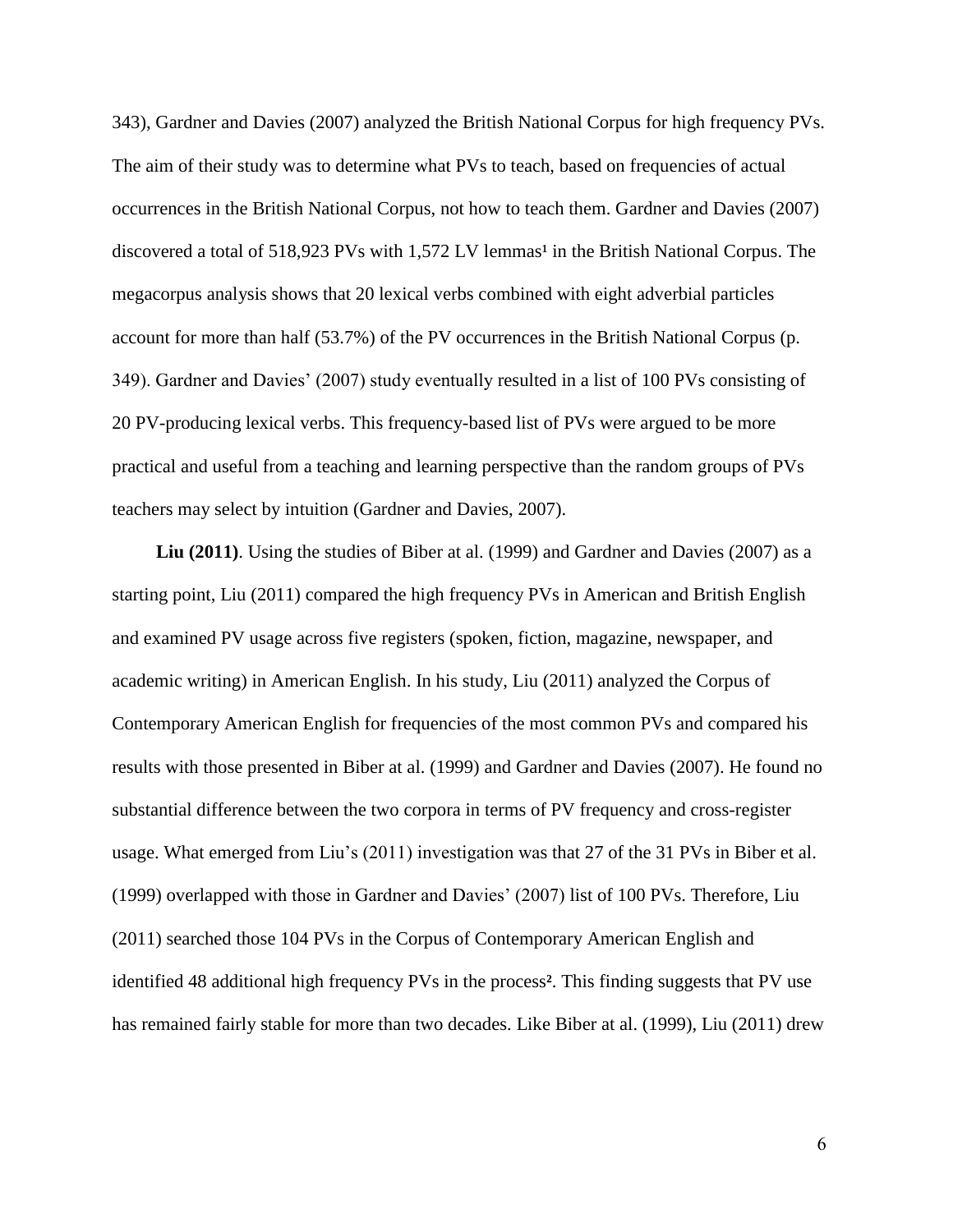the same conclusion that PVs are more common in fiction and spoken English than magazines, newspapers, and academic writing.

**Liu (2012)**. Liu (2012) investigated the most common multi-word constructions in the academic writing sub-corpora of the Corpus of Contemporary American English and British National Corpus. PVs were included as one category of multi-word constructions in this study; other multi-word constructions that were studied included lexical bundles, idioms, and prepositional verbs. Although the study did not aim to provide exclusive information on PV frequency, this was one of the first studies that shed light on PV usage in academic writing. Based on the investigation, Liu (2012) generated a list of 228 most frequently used multi-word constructions in British and American general academic written English, organized by frequency and semantic function.

**Garnier and Schmitt (2015)**. Although all four of the aforementioned studies contribute significantly to corpus-based PV research, pedagogically they may be inadequate in one respect: none of the analyses addressed the semantic aspects of PVs. Gardner and Davies (2007) pointed out that PVs possessed multiple meanings; on average each PV in their list had 5.6 meaning senses<sup>3</sup>. Therefore, mastering the PVs in the lists of Gardner and Davies or Liu entailed learning 560 to 840 form-meaning links, not just 100 or 150 lexical items (Garnier  $\&$ Schmitt, 2015). PV dictionaries (paper and online versions) and lexical databases also present an overwhelming amount of information under each single PV entry. In response to this problem, Garnier and Schmitt (2015) aimed to reduce the total number of meaning senses of the most frequent PVs to a manageable number for learners and teachers.

The PHaVE List generated by Garnier and Schmitt (2015) included Liu"s (2011) 150 high frequency PVs in the Corpus of Contemporary American English with information on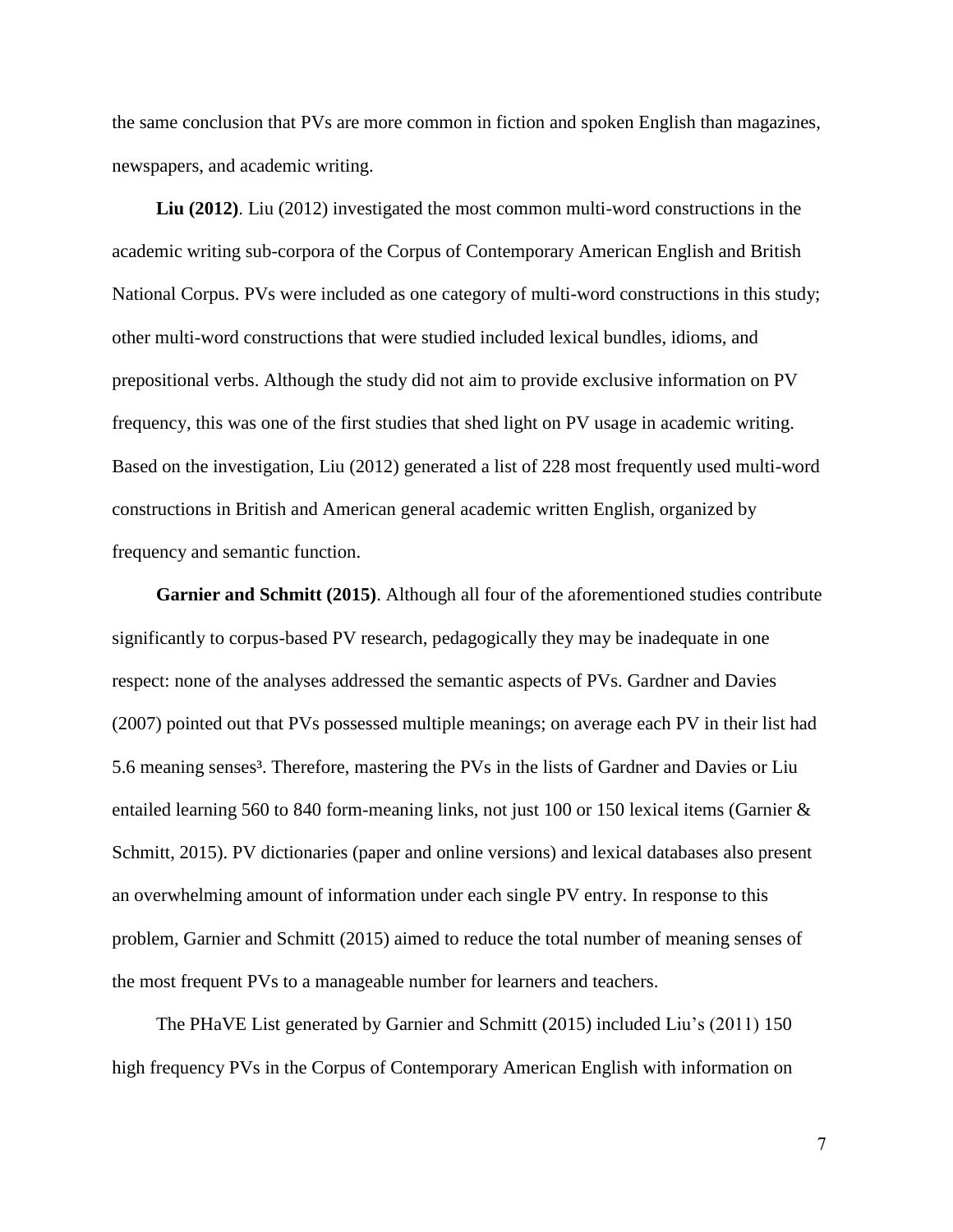their key meaning senses. For the key meaning senses, Garnier and Schmitt (2015) read a total of 200 randomly sampled concordance lines of each PV. These concordance lines were representative of all the tokens<sup>4</sup>. In their list, Garnier and Schmitt (2015) incorporated only the meaning senses that accounted for a large proportion of occurrences by setting an upper threshold of 75% (i.e., meaning senses account for at least 75% of all occurrences of the specific PV) and a lower threshold of 10% (i.e., meaning senses account for at least 10% of all occurrences of the specific PV). In addition, Garnier and Schmitt (2015) illustrated each meaning sense definition with an example sentence of their own creation. Because of these characteristics, the PHaVE List may be considered as the first comprehensive corpus-based frequency list for teaching and learning purposes.

**Liu and Myers (2018)**. The study by Liu and Myers (2018) was fundamentally an extension of Garnier and Schmitt's (2015) work; what Liu and Myers (2018) added was the comparison of the meaning distributions of the most common PVs in two registers, spoken and academic writing. Since Garnier and Schmitt (2015) developed the PHaVE List for a general purpose, they did not provide information about register-specific key meanings of the 150 high frequency PVs. Building on this work, Liu and Myers examined the various key meanings of the most frequently used PVs in the spoken and academic writing sub-corpora of the Corpus of Contemporary American English and they read 600 tokens of each PV in each register to find the key meaning senses. Their rationale for choosing these two registers is twofold: first, ESL/EFL learners are mostly expected to learn spoken English and written academic English, and second, these are the 'two ends of the language formality continuum' (Liu & Myers, 2018, p. 5).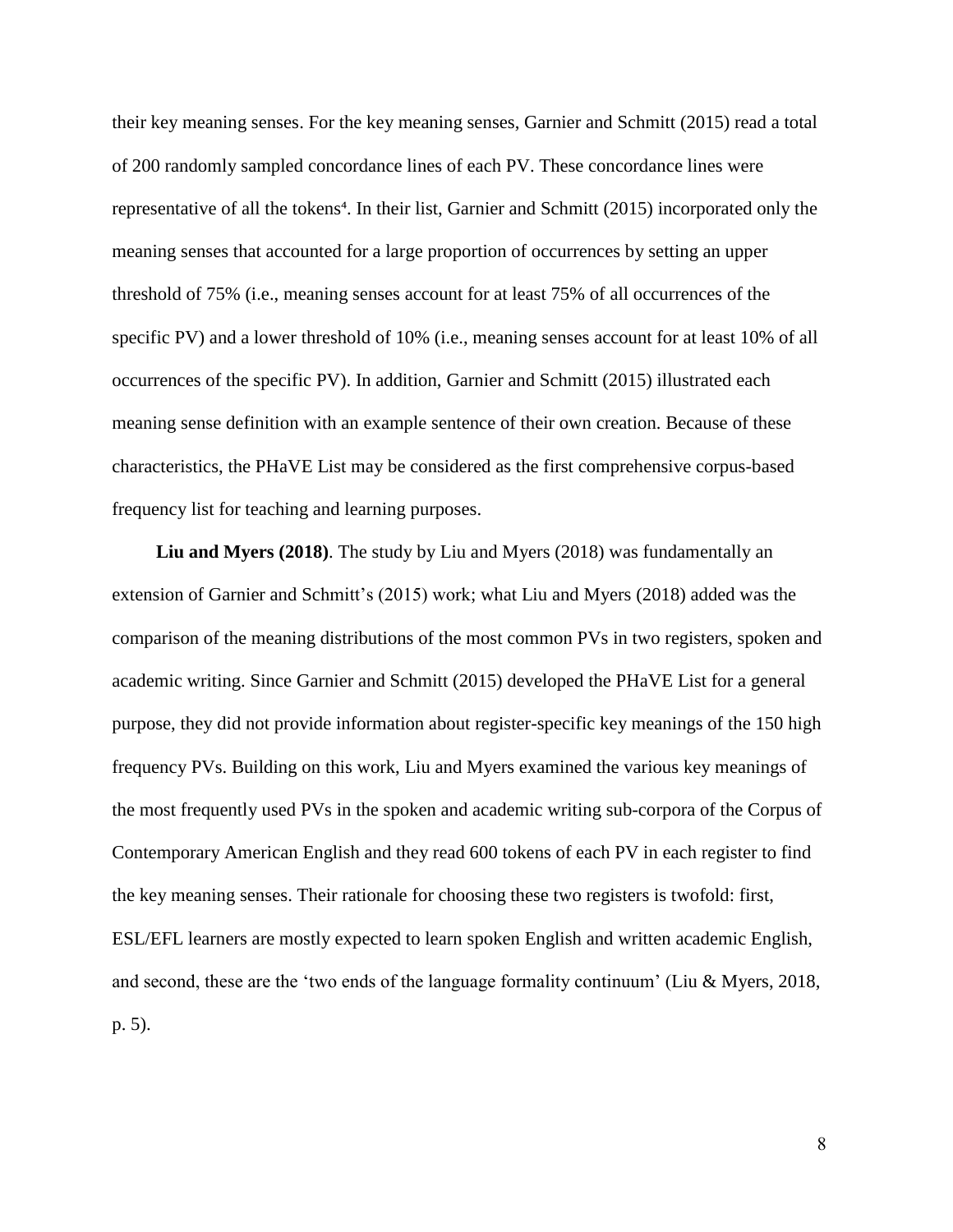Liu and Myers' corpus analysis shows that the semantic usage distributions of 70% of PVs from the PHaVE List differ significantly between spoken and academic writing. This finding emphasizes the importance of registers in learning the key meaning senses of polysemous PVs. In the end, Liu and Myers generated the S&A W PHaVE List which was modeled on Garnier and Schmitt"s (2015) PHaVE List. This list comprises all 150 PVs from the PHaVE List with meanings and example sentences as used in spoken and academic writing registers.

**Alangari, Jaworska, and Laws (2019)**. Since PVs are often considered as stylistically inappropriate in formal registers and are generally disapproved in academic writing, research on PV usage by expert academic writers has been limited (Alangari, Jaworska, & Laws, 2019). Previous studies on PVs in formal writing (e.g., Trebits, 2009; Liu & Myers, 2018) explored only two-word PVs. Identifying the gap, Alangari, Jaworska, and Laws (2019) investigated the use of PVs and other types of phrasal-prepositional verbs in expert academic writing in the field of linguistics. An important aspect of their study was the comparison between the frequencies of PVs and the frequencies of other verb categories in the corpus (Alangari, Jaworska, & Laws, 2019).

The Academic English Corpus created by Alangari, Jaworska, and Laws (2019) consists of 130 articles selected from nine English journals that focused on language teaching, sociolinguistics, discourse studies, and theoretical linguistics, published between 2014 and 2016. The results contradicted the previous findings that had shown that PVs were rare in formal registers (Biber et al., 1999; Liu, 2011). Alangari, Jaworska, and Laws" (2019) analysis demonstrated that PVs constituted a large portion of verbs in recent academic writing in Linguistics and the findings imply that a range of PVs are now acceptable in academic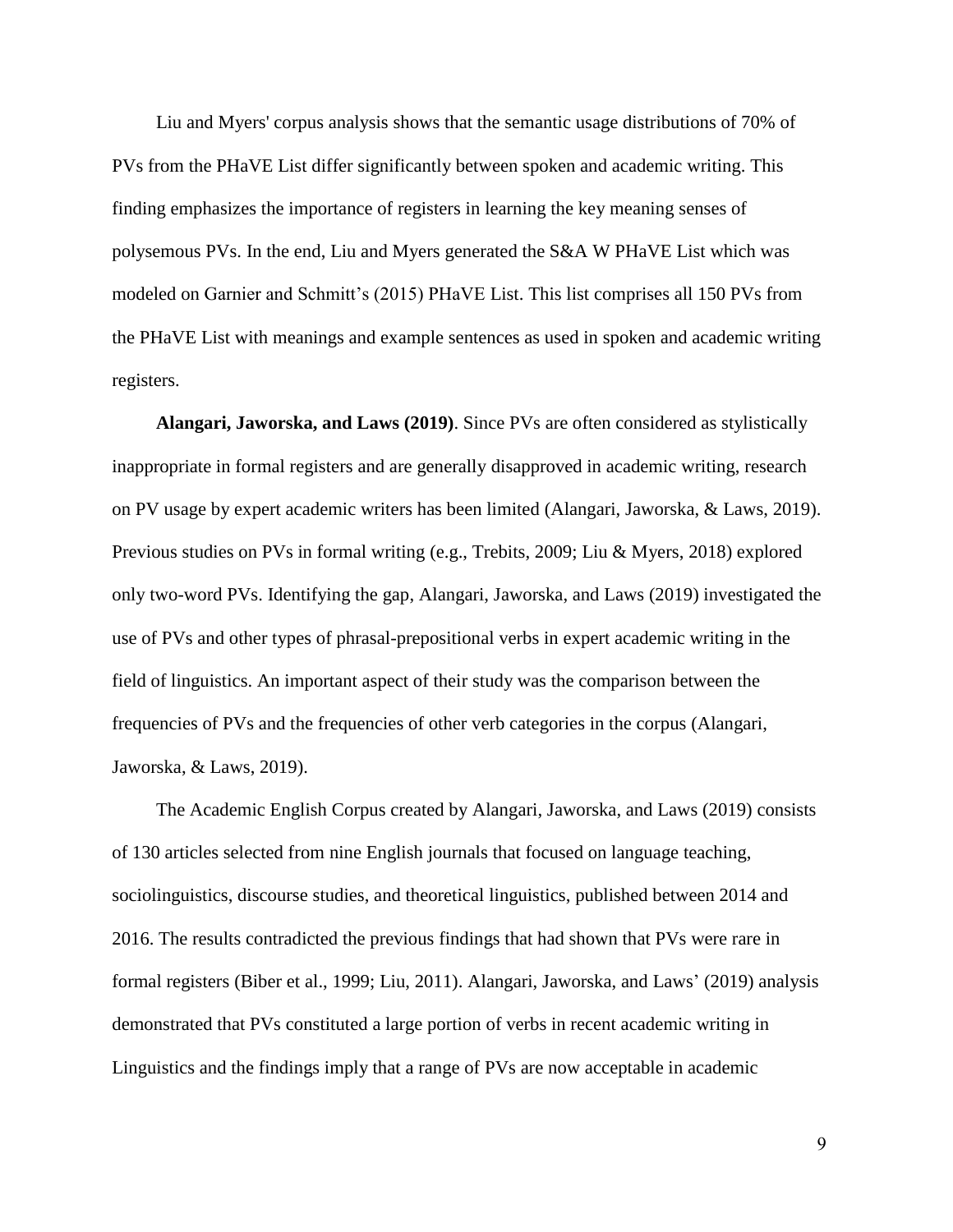contexts, albeit the meanings of the most common PVs in academic writing are restricted and different from general use to some extent. For example, *take up* is commonly associated with fiction and less with academic writing (Liu, 2011); yet this PV was found as one of the most frequent PVs in the Academic English Corpus. Garnier and Schmitt (2015) listed four meaning senses of this PV in general use in order of frequency:

- 1. Use a particular amount of space, time or effort (25.5%)
- 2. Discuss or deal with (issue, idea, matter) (17.5%)
- 3. Starting to do a particular job or activity (10.5%)
- 4. grasp an object, moving it from a lower to a higher position (10%)

What Alangari, Jaworska, and Laws discovered was that *take up* meant "discuss or deal with" in academic writing in 41% cases. A close examination reveals a pattern in the usage and meaning of this PV: in the Academic English Corpus, the subjects of *take up* are commonly animate which include words like *writers*, *interviewees*, *subjects*, pronouns and proper nouns. In case of inanimate subjects, *paper*, *article*, *chapter*, and *section* occupy the subject positions whereas the objects of *take up* indicate the activity of discussion (e.g., *questions*, *negotiations*, *argument*, and *challenge*). Based on their results, Alangari, Jaworska, and Laws (2019) produced a list of PVs in the Academic English Corpus and their frequencies, organized by types and tokens. Since this list constitutes PVs in academic written English, it extends Liu and Myers" (2018) work which is at the core of my project. In conducting the semantic analysis of PVs in the corpus, I compare the meanings of PVs in spoken English with those in written academic English.

#### **TED Talks as Authentic Material in EAP**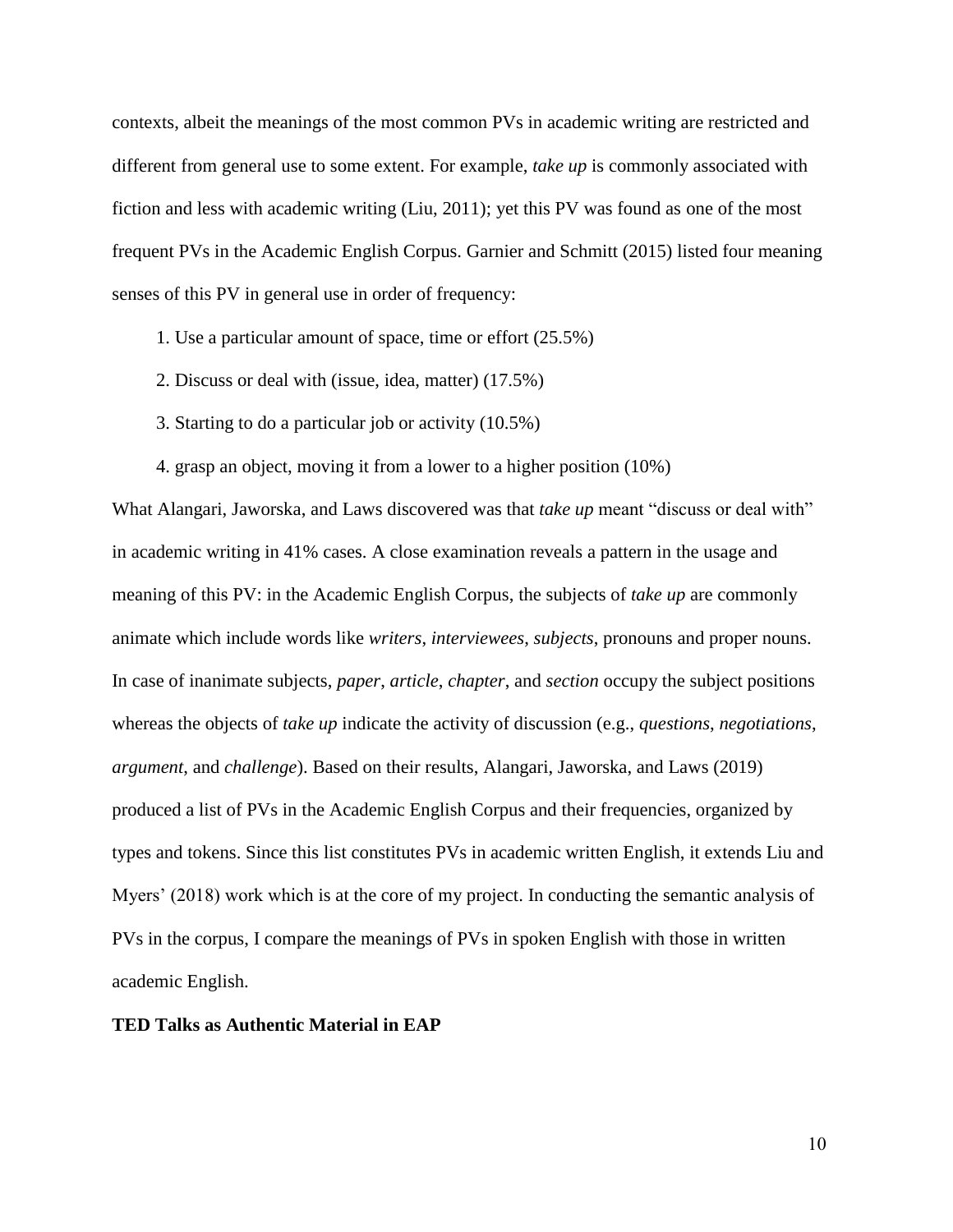Despite the construction of PV frequency lists for pedagogical purposes, the extent to which these frequencies are reflected in authentic teaching materials used in EAP classes has yet to be investigated. For this study TED Talks were selected for analysis due to their observed pedagogical use in EAP classes.

TED stands for Technology, Entertainment, Design and is a nonprofit organization that welcomes people from every discipline and culture to engage with ideas in the form of short talks (typically between four and 20 minutes) with the aim "to change attitudes, lives, and ultimately, the world" (TED Talks, 2019). The online platform showcases freely available conference presentations on topics ranging from technology, entertainment, design to science, business and global issues in more than 100 languages (TED Talks, 2019).

The growing popularity of TED Talks has spread to English language education and the talks are now being increasingly used in EAP classrooms for academic listening, public speaking, and critical reading as evidenced in the publication of textbook series and the development of online courses (Wingrove, 2017). National Geographic Learning collaborated with TED in 2014 and published *World English* textbook series (Milner, Chase, & Johannsen, 2015); furthermore, the Keynote series (National Geographic Learning, 2019) won the British Council ELTons award for excellence in course innovation in 2016 (English Agenda, 2016). Nevertheless, it is the dearth of authentic aural target language input in most EAP textbooks that may account for instructors" preference for TED Talks which are representative of dynamic English short talks (Leopold, 2016).

#### **The Present Study**

The aim of the present study is to examine whether the high frequency PVs with their most common meaning senses that have been identified in corpus research occur in the aural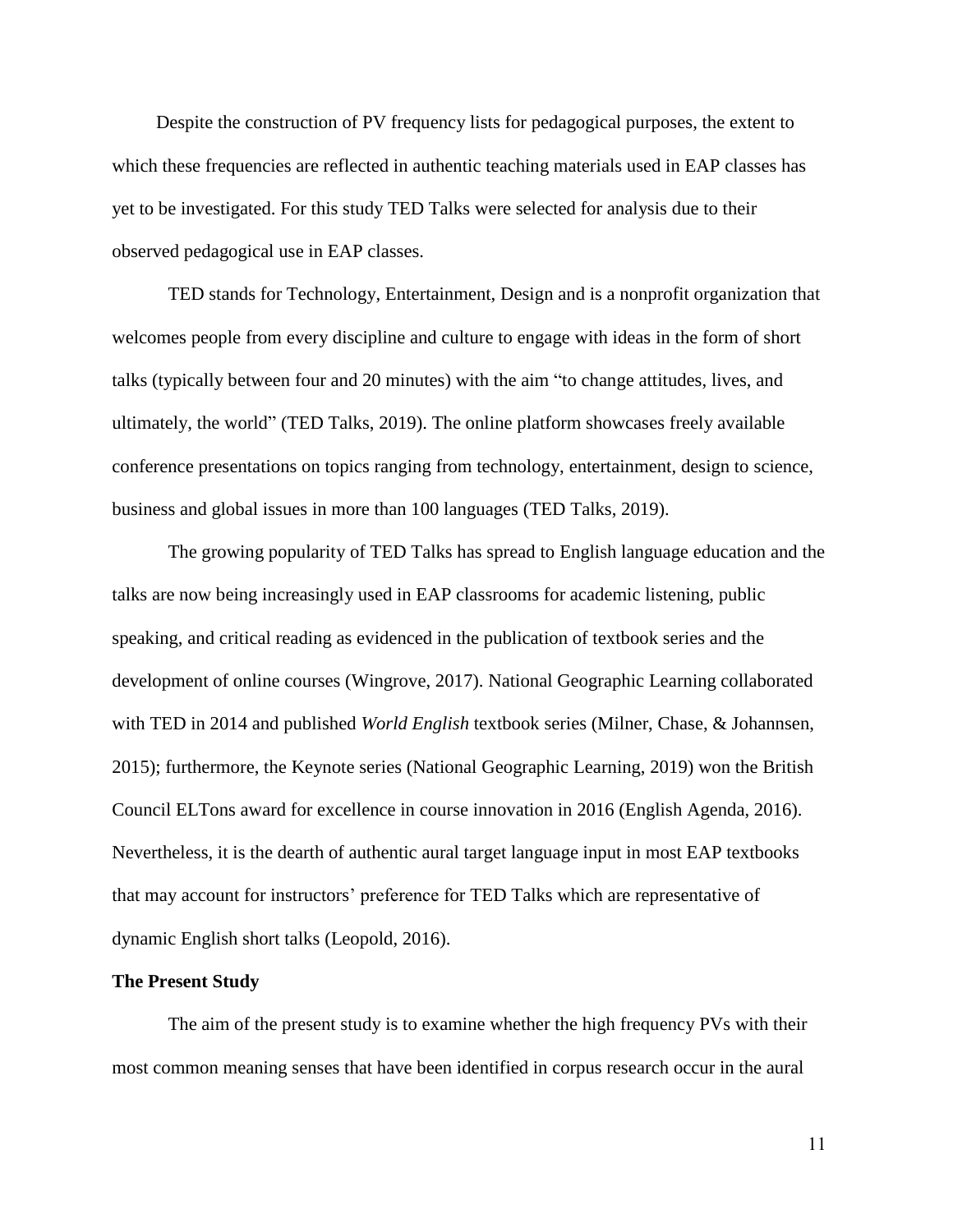target language input provided by TED Talks. To carry out this analysis, I modified an existing TED Talks corpus developed by Coxhead and Walls (2012). The following research questions were addressed in this study:

- 1. Which PVs occur in the adapted TED Talks corpus?
- 2. Do the PVs in the adapted TED Talks corpus correspond to those in the S&A W PHaVE List?
- 3. Do the meaning senses of the most frequent PVs in the adapted TED corpus correspond to those in the S&A W PHaVE List?

#### **Method**

#### **The Adapted Corpus of TED Talks**

This study made use of the TED Talk corpus developed by Coxhead and Walls (2012). They called their corpus "six by six", referring to the length of time (i.e., six minutes) and subject areas represented (i.e., technology, entertainment, design, business, science, global issues). This TED corpus consists of 60 talks from six subject areas, with 10 talks from each category. TED Talks have different ranges in terms of length: 3, 6, 9, 12, and 18 minutes (TED Talks, 2019). Coxhead and Walls (2012) took the length of the class time (e.g., one hour) into consideration in selecting six-minute talks, since teachers often play the audio files twice in the classroom. But the researchers also pointed out that "six minutes" is not a particularly strict category in TED Talks; consequently, the ten talks in each topic area varied in length, ranging from 400 running words to nearly 1000 (Coxhead & Walls, 2012). To have a more balanced corpus, I have substituted the talks that were less than four minutes long with those that were closer to six minutes in length. The list of talks in the adapted corpus is presented in Appendix A; the titles that I substituted are in bold. I replaced three talks in Business, one talk in Design,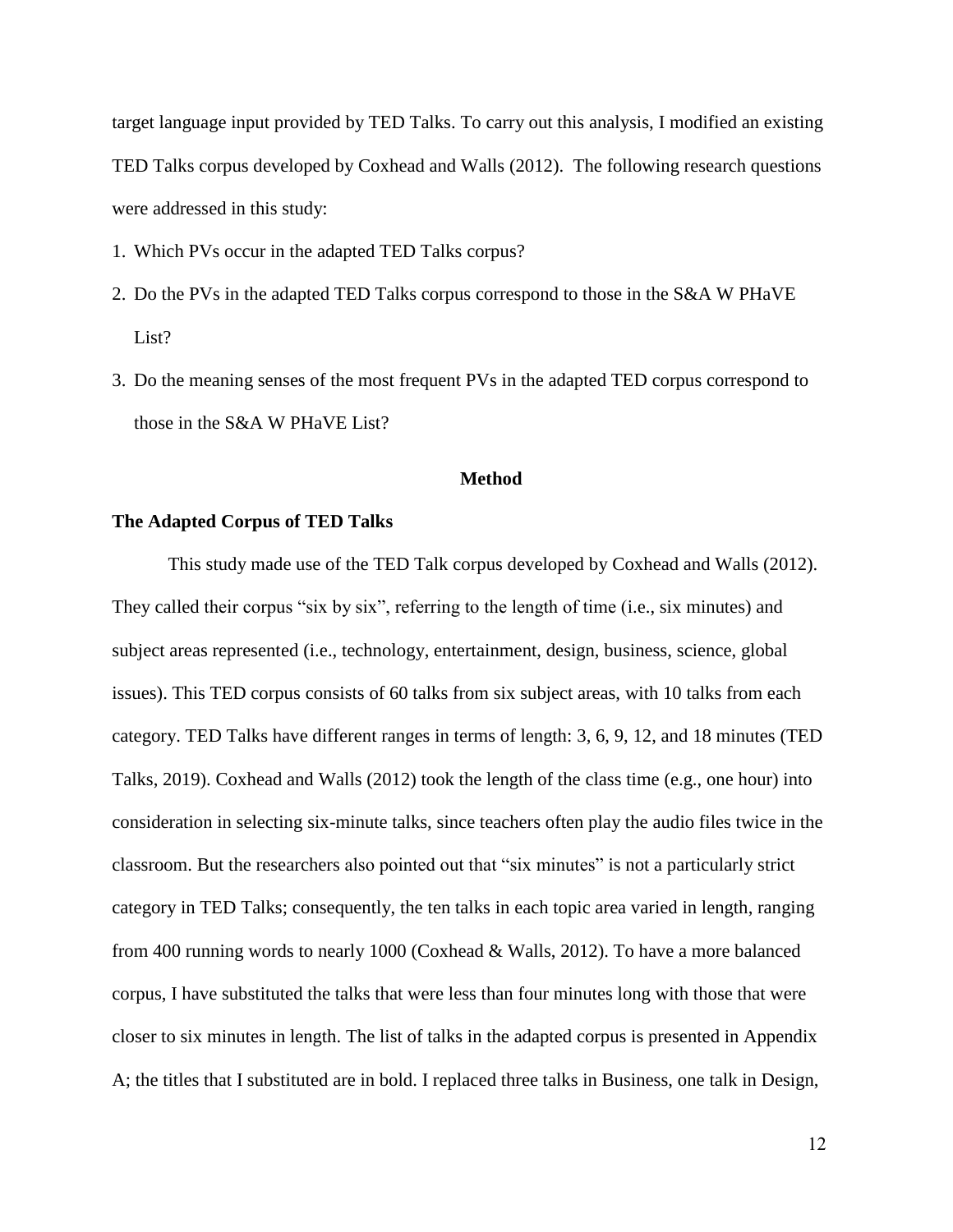three in Entertainment, three in Global Issues, six in Science, and five in Technology due to their length. It may be noted that there was one talk, "Robots that show emotion" delivered by David Hanson which appeared in both Design and Entertainment in Coxhead and Walls' (2012) original TED corpus. I decided to replace this talk in the Design category with Romain Lacombe's "A personal air-quality tracker that lets you know what you're breathing". Therefore, 22 talks in total were substituted in the adapted TED corpus. It may be noted that, following Coxhead and Walls' (2012) procedure, I did not discriminate between native and non-native speakers of English in selecting talks for the corpus. Speakers" language status has not been a factor in my selection criteria. Table 1 presents the summary of the adapted TED corpus.

Despite the measures taken to substitute talks that were deemed too short, the six categories in the adapted TED corpus still emerged as uneven to a certain degree. It may be perceived from the summary of the corpus that the length of time and the number of running words do not correspond. Although the Business category has the minimum length of total talk time (54.30 minutes), it consists of the highest number of running words (10,152). The category of Technology, on the other hand, lasts the longest (62.18 minutes) but contains 8,484 running words. Similarly, the Entertainment category comprises the lowest number of running words (7,620) in spite of its one-hour total length. This trend parallels that of Alami, Sabbah and Iranmanesh (2013) who found that the shorter the amount of time a person spoke, the more lexically dense the speech was, and the longer a person spoke, the less lexically dense. Lexical density refers to the percentage of lexical items or content words (e.g., nouns, verbs, adjectives, and adverbs) within a span of words and is calculated by dividing the number of lexical items by the number of total words (Alami, Sabbah, & Iranmanesh, 2013). Therefore, the longer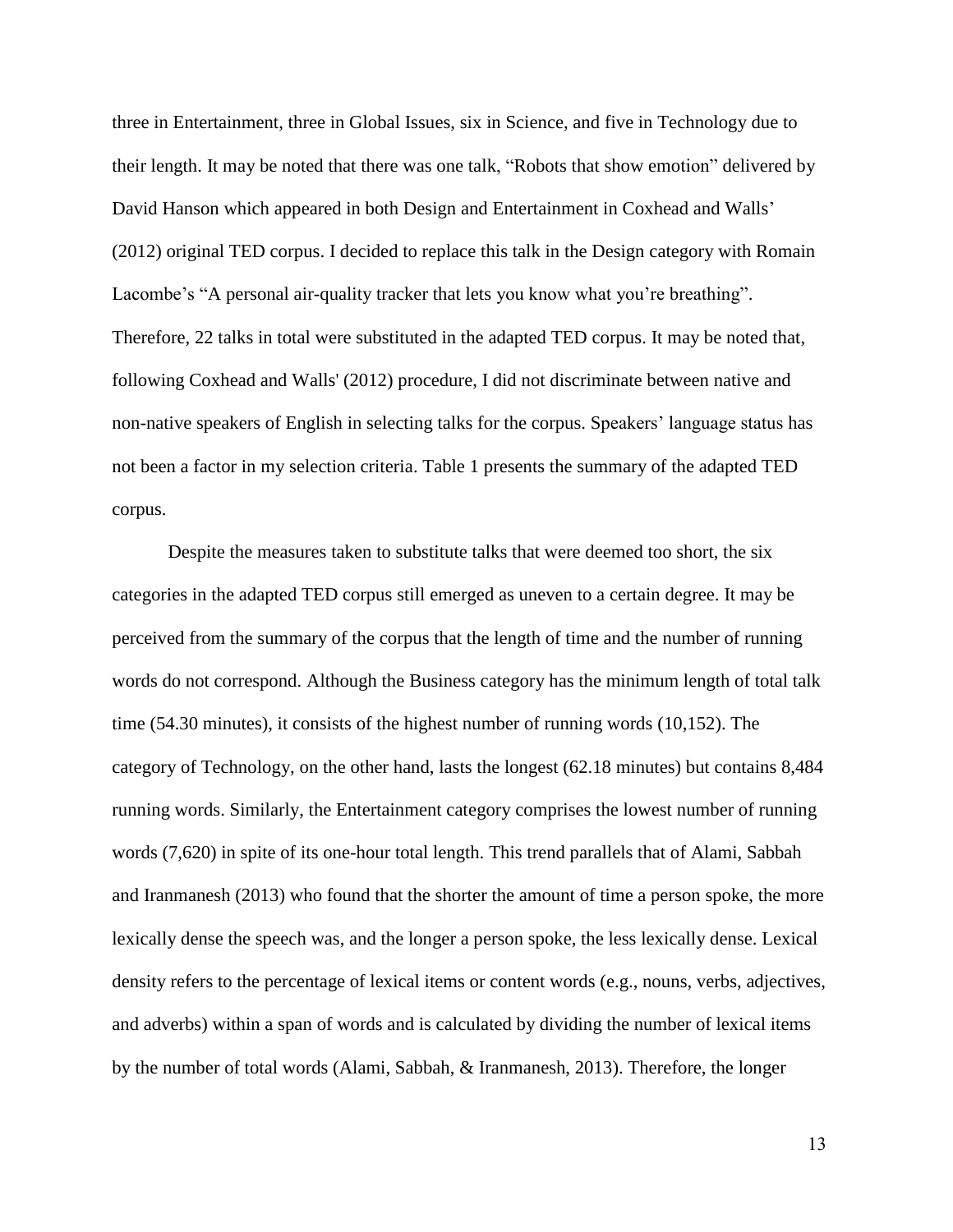length of talk may not ensure a greater number of running words. Since my goal was to examine the PV frequency in the adapted Coxhead and Walls" (2012) corpus, not to create a well-balanced corpus, I decided to disregard this inconsistency in the number of running words in the six categories and analyze them in their existing condition.

#### Table 1

| Category             | Number of Talks | Length of Talks (min.) | <b>Running Words</b> |
|----------------------|-----------------|------------------------|----------------------|
| <b>Business</b>      | 10              | 54.30                  | 10,152               |
| Design               | 10              | 56.48                  | 8,340                |
| Entertainment        | 10              | 60.11                  | 7,620                |
| <b>Global Issues</b> | 10              | 56.18                  | 8,385                |
| Science              | 10              | 60.47                  | 9,682                |
| Technology           | 10              | 62.18                  | 8,484                |
| Total                | 60              | 350.52                 | 52,663               |

*The Adapted TED Talks Corpus*

### **Analytic Procedure**

For the data analysis, I employed the concordance function of Wordsmith Tools 7.0 to identify all the verb + adverbial particle combinations. I checked the *Lexico Dictionary online*, the *Cambridge Dictionary online* and the *Cambridge Phrasal Verbs Dictionary* to confirm PV formations. For semantic analyses, I primarily consulted Liu and Myers" (2018) S&A W PHaVE List to identify the key meanings of PVs in the TED corpus. In addition, I employed the above mentioned dictionaries to cross-check the PVs' meaning senses.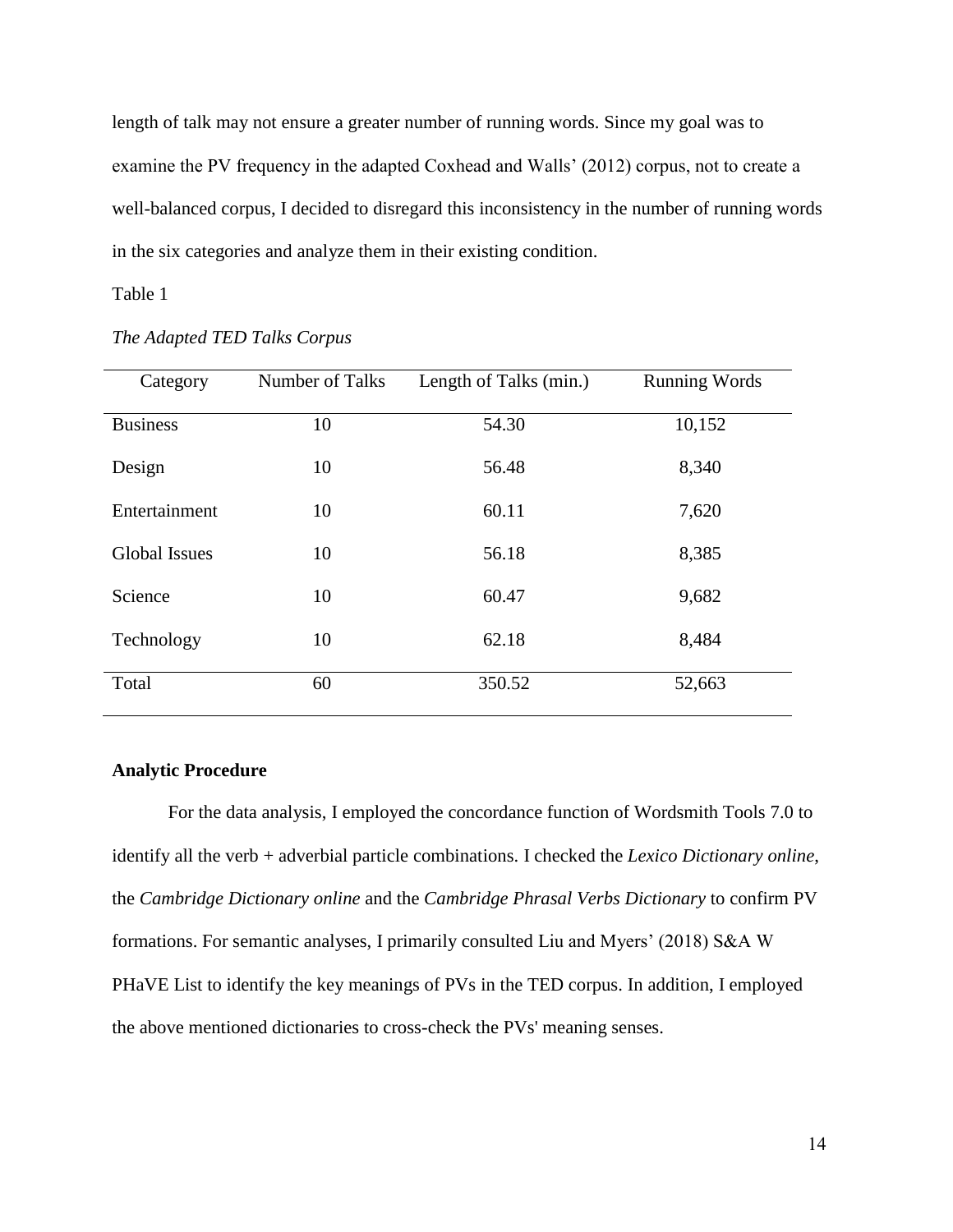The data analysis included several stages. First, I separated the transcripts of the talks into six text files by each subject area. Next, I extracted all the adverbial particles (AVP) from the S&A W PHaVE List and categorized the PVs by particles in a separate list (see Appendix B for the re-organized PV list). In total, there were 13 particles noted in the S&A W PHaVE List. Afterwards, I used the software to search for the particles in each text file. Following Gardner and Davies' (2007) method, I checked if the particle was immediately adjacent to the lexical verb ( $LV+AVP$ ), within two words ( $LV+X+AVP$ ), or within three words  $(LV+X+X+AVP)$ . Tagging one to three words to the left of the particles enabled me to identify the preceding lexical verbs that paired up with the particles to form phrasal verbs and to eliminate the prepositional verbs in the process. For example, in *figure out* the LV (i.e., *figure*) and AVP (i.e., *out*) are next to each other as there is no other word between them, so the construction is simply LV+AVP. But in *figure this out*, the word *this* comes between LV and AVP; hence, it is marked as LV+X+AVP. Similarly, *figure all that out* is marked as  $LV+X+X+AVP$ . I searched for up to three words preceding particles to identify the PVs on the concordance lines. An advantage of tagging the particles is that the concordance lists produce all the inflectional forms of the same verb (e.g., *bring, brings, brought* for the verb BRING).

Since proficient speakers of English have a conceptual metaphorical understanding of particles, they often create new PVs that might not be listed in dictionaries and might be perceived as confusing. For example, the word *text* may be used as a noun or as a verb, and there is no phrasal verb entry for the lexical verb *text* in either *Cambridge Phrasal Verbs Dictionary* or *Lexico Dictionary online*. But in the TED corpus, one of the speakers uses the word in his sentence, "We are now *texting out* to about 200,000 kids a week about doing our campaign to make their schools more green or to work on homeless issues and things like that"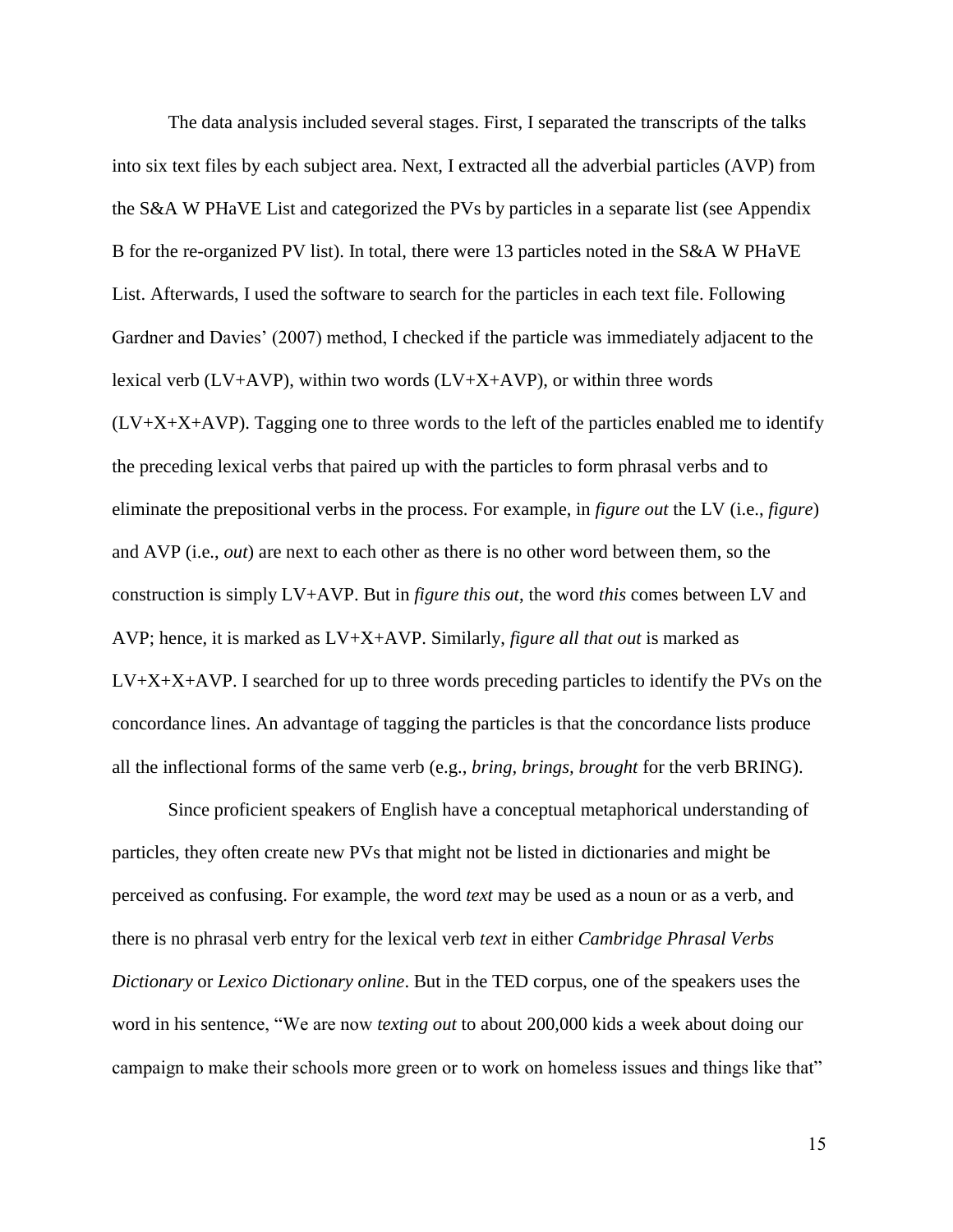(Lublin, 2012). In such cases, I adhered to Gardner and Davies" (2007) definition of PVs and classified them accordingly. As long as one of the dictionaries identifies a verb  $+$  adverbial particle as a PV, I marked it as such. For example, *Cambridge Phrasal Verbs Dictionary* and *Lexico Dictionary online* recognize only *add up* and *add up to* as PVs for the lexical verb *add*, but *Cambridge Dictionary online* includes a third PV for *add* which is *add in*. Therefore, in my analysis, *add in* is classified as a phrasal verb.

In the following step, I entered the frequency data in an Excel spreadsheet to calculate percentages. Once I prepared a list of the most frequently used PVs, I put them in another table with their meanings in context and compared manually whether the meaning senses corresponded to those in the S&A W PHaVE list. It may be noted that I checked all the tokens of each high frequency PV for the meaning senses and compared the key meaning senses with those in spoken English. I focused particularly on the spoken register to check the meaning senses because TED Talks belong to that register. Finally, I created a list of the 10 most frequent PVs with their meaning senses in the TED corpus and the meaning senses described in the S&A W PHaVE List.

#### **Results**

Research shows that learners will encounter, on average, one PV in every 150 words in the British National Corpus, albeit this exposure estimate will vary in different registers (Gardner & Davies, 2007). The findings of my study are supportive of that approximation; results of the TED corpus analysis display 424 PVs among 52,663 running words; 266 of these PVs match with those in the S&A W PHaVE List. On average, there is one PV in every 124 words in the corpus. This indicates that PVs are highly frequent in TED Talk speech. Considering the fact that PVs are commonly associated with spoken language (Liu, 2011), this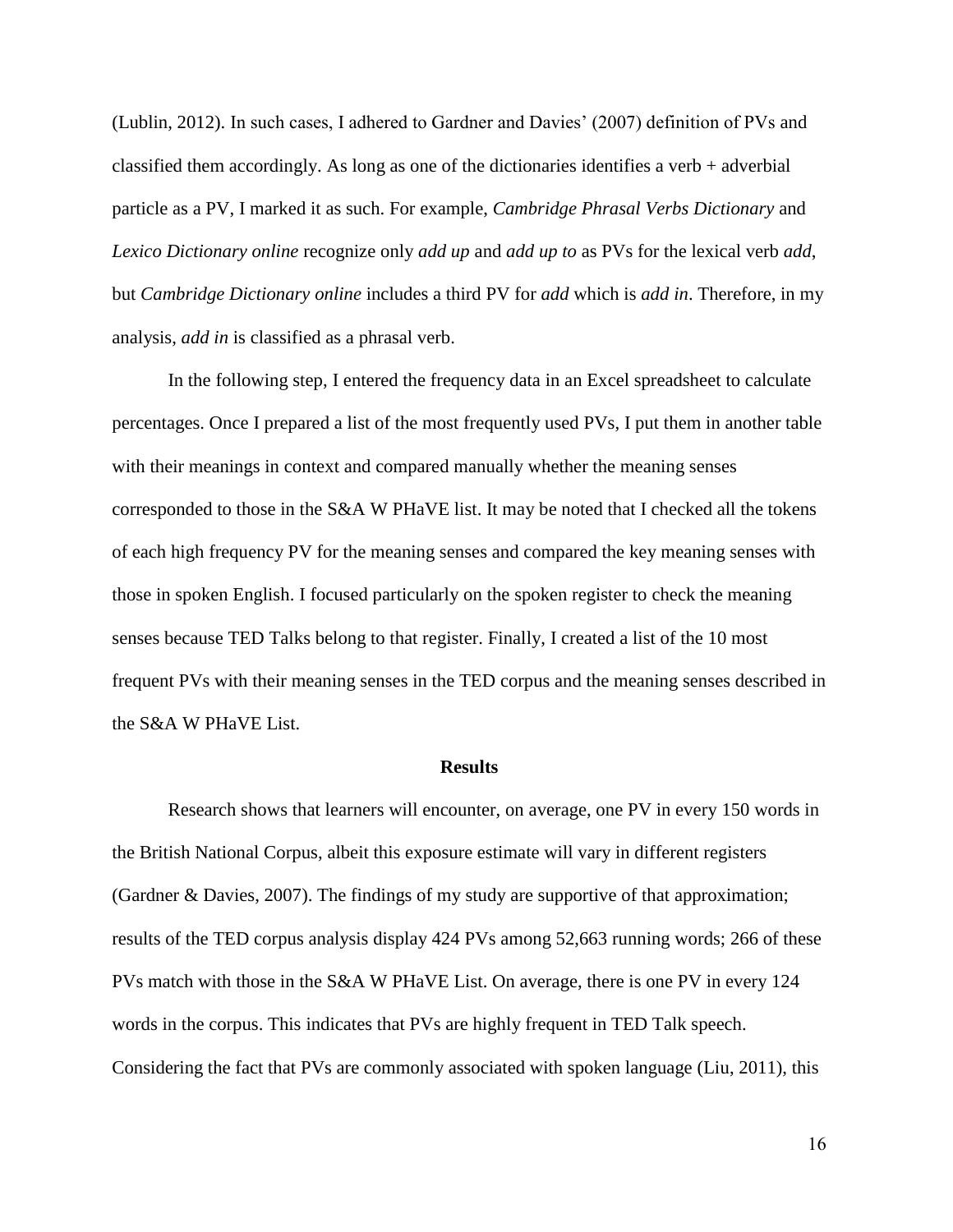slightly higher exposure estimate of PVs in English short talks is not unexpected. However, it may be noted that PV usage varies by talks and categories. For example, in the Business category, Tom Wujec's speech and Gary Kovacs' speech have the same length (1,091 running words), but the PV usage in Kovacs' speech is double the number of PVs used in Wujec's speech. Consequently, there is one PV in 364 words in Wujec's speech while there is one PV in 182 words in that of Kovacs. There are also talks where PV usage is either non-existent (e.g. Rob Reid) or nearly non-existent (e.g., Jacek Utko, Monica Bulaj). S&A W PHaVE representation is the highest in Entertainment (69.09%) and lowest in Technology (54.54%) as is shown in Table 2, which presents the details of PV usage in the six categories.

#### Table 2

| Category             | # of Running | # of $PVs$ | # of $S&A$ W | % of S&A W |
|----------------------|--------------|------------|--------------|------------|
|                      | Words        |            | PHaVE PVs    | PHaVE PVs  |
| <b>Business</b>      | 10,152       | 77         | 50           | 63.93      |
| Design               | 8,340        | 64         | 38           | 59.37      |
| Entertainment        | 7,620        | 55         | 38           | 69.09      |
| <b>Global Issues</b> | 8,385        | 58         | 35           | 60.34      |
| Science              | 9,682        | 104        | 69           | 66.34      |
| Technology           | 8,484        | 66         | 36           | 54.54      |
| All                  | 52,663       | 424        | 266          | 62.73      |

#### *PVs in the TED Corpus*

Initially, I listed the most frequently used PVs in the TED Talks corpus and found that 17 PV types<sup>5</sup> encompassed 141 tokens. This finding suggests 17 PVs account for one third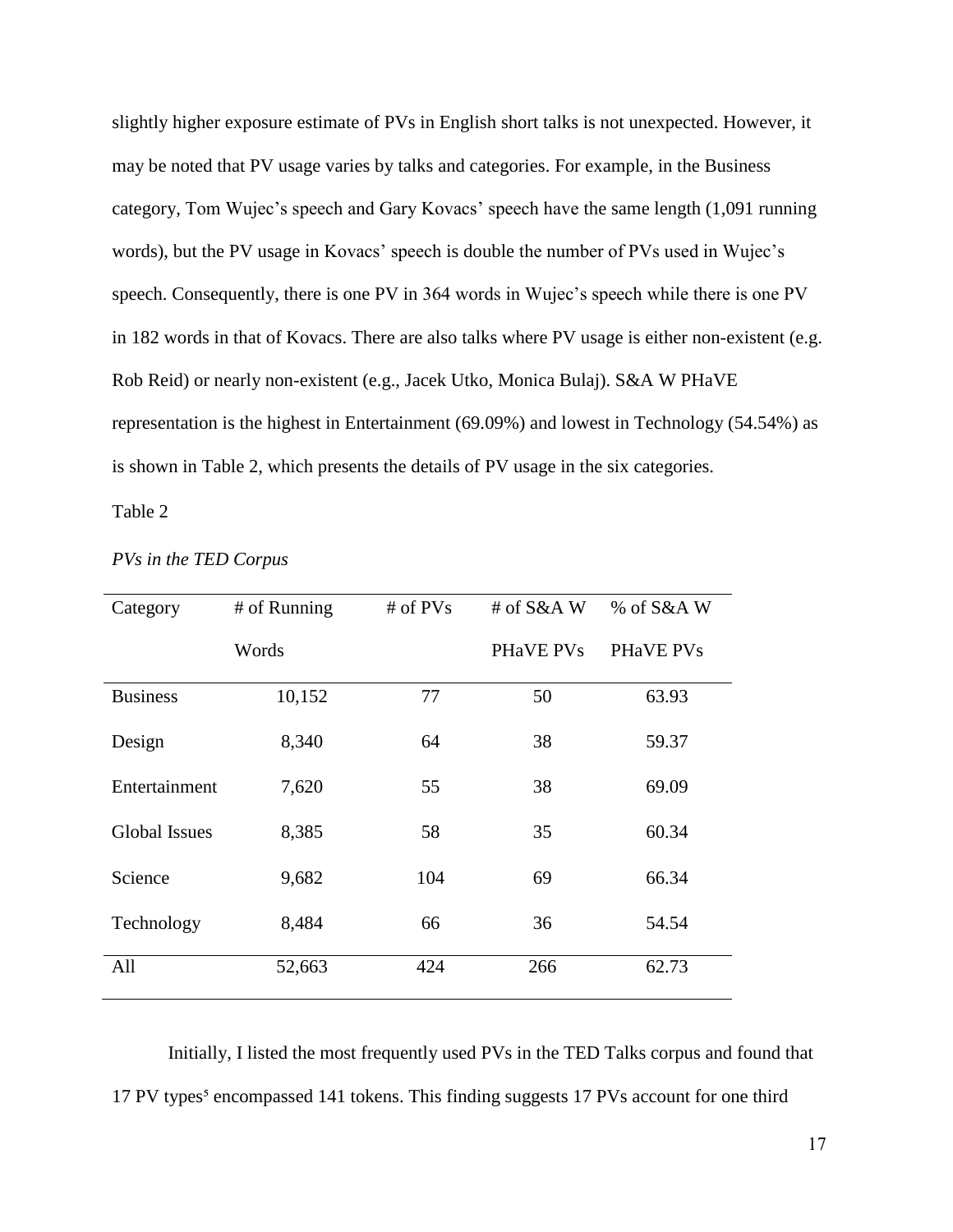(33.25%) of the PVs in the TED corpus. Apart from one PV, *let down*, all 16 PVs correspond to the PVs in S&A W PHaVE List. Upon close examination, I discovered that all six tokens of *let down* appeared in one talk, "The world"s English mania" in the category of Global Issues (Walker, 2009). During his talk, Walker (2009) presents an audio clip where the students in China repeat after the teacher the following lines:

T: I don't want to let my parents down!

S: I don't want to let my parents down!

T: I don't ever want to let my country down!

S: I don't ever want to let my country down!

T: Most importantly... S: Most importantly...

T: I don't want to let myself down!

S: I don't want to let myself down!

Therefore, *let down* may be considered as an isolated case in the corpus and may not be tagged as a frequently used PV despite the high number of tokens.

Appendix C presents the 10 most frequently used PVs with their major meaning senses in the TED corpus and their key meaning senses in the spoken register as described in the S&A W PHaVE List. *Come up* is the most frequently used PV in the TED Talks corpus. In the S&A W PHaVE List, Liu and Myers (2018) listed four major meaning senses of *come up* and their percentages in the speaking register*:*

1. Be happening soon (62.5%)

2. Bring forth or produce (13.2%)

3. Move close to (typically the speaker) (12.7%)

4. Arise or come to light (11.4%)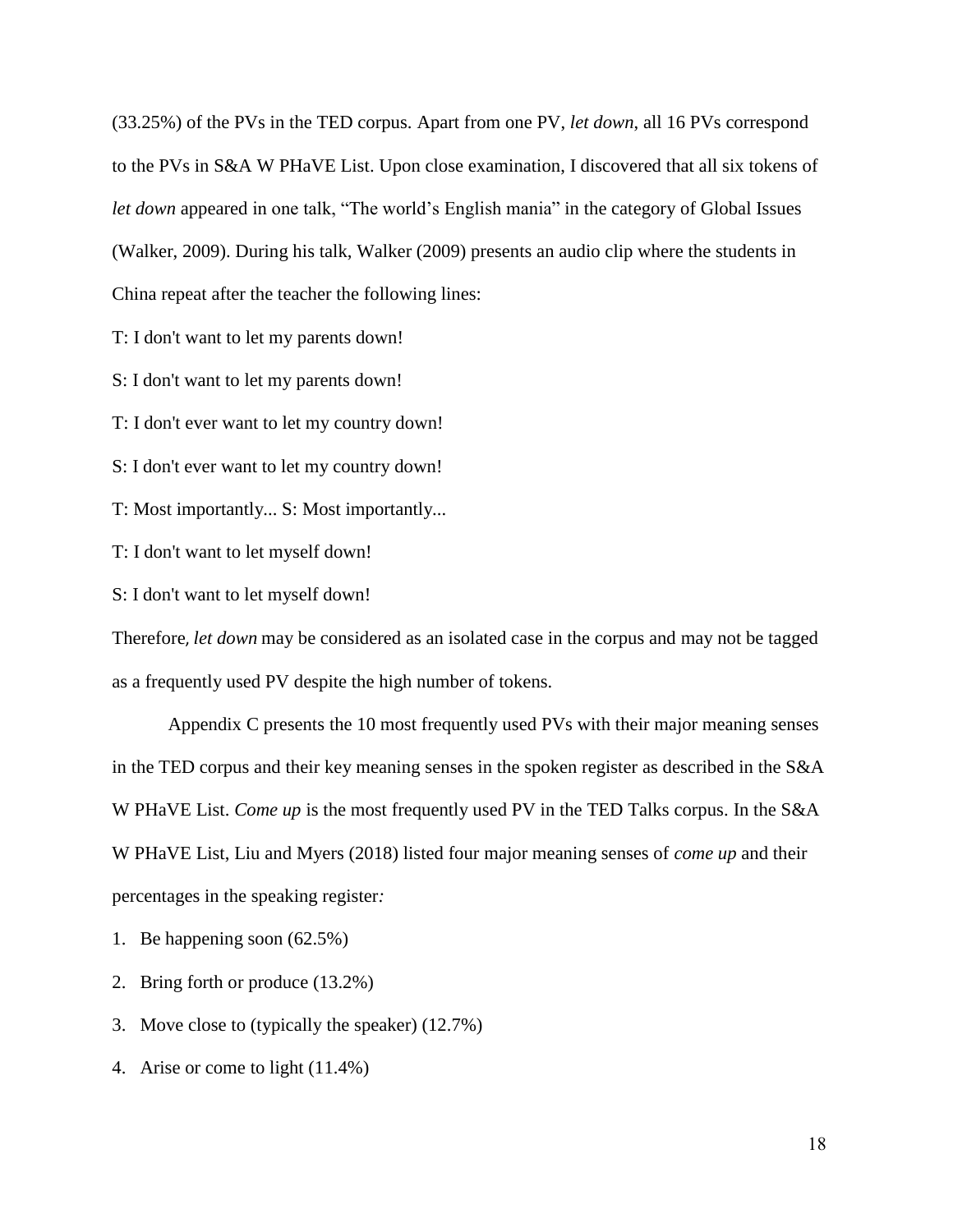Nevertheless, the key meaning senses of *come up* occurring in the TED corpus are "bring forth or produce" (50%) and "move close to" (28.57%). An analogous pattern was observed in case of *go out*. The key meaning sense of *go out* and its percentage in speaking as described in the S&A W List is "go on a date or to a specific location (42.5%)". The least frequent meaning of *go out*, on the other hand, is "take the field or go on a mission, often with a specific goal in mind (10.1%)". Interestingly, in the TED Talks corpus, *go out* was mostly (37.5%) used in the sense of "take the field or go on a mission, often with a specific goal in mind" as illustrated in the concordance lines in Figure 1. These differences in major meaning senses of PVs suggest that learning at least two or three major meaning senses is essential for learners to understand the usage of polysemous PVs.

| their full potential. Let's | go out   and build it. Thank you.                                                                 |
|-----------------------------|---------------------------------------------------------------------------------------------------|
|                             |                                                                                                   |
|                             | Oh my God! We have got to $\mid$ go out $\mid$ there and clean this thing up. So I actually       |
|                             | I didn't have the money to $\mid$ go out $\mid$ and buy a plane. So I decided to build a computer |

*Figure 1*: Concordance lines of *go out* in the sense of "take the field or go on a mission, often with a specific goal in mind"

*Figure out,* on the other hand, has one meaning sense (i.e., come to understand or determine something) in all 13 tokens and the meaning sense matches with the key meaning sense in both spoken and academic written registers in the S&A W PHaVE List. It is the second most frequently used PV in the TED corpus and appears in all categories except Global Issues. This PV occurs in diverse forms such as *figure out, figured out, figure it out, figure this out, figure all that out, figure themselves out*, and *figuring it out* in the corpus. Similar results in meaning senses are noticed in case of *find out*, *pick up*, *turn out, open up, go on, come back,*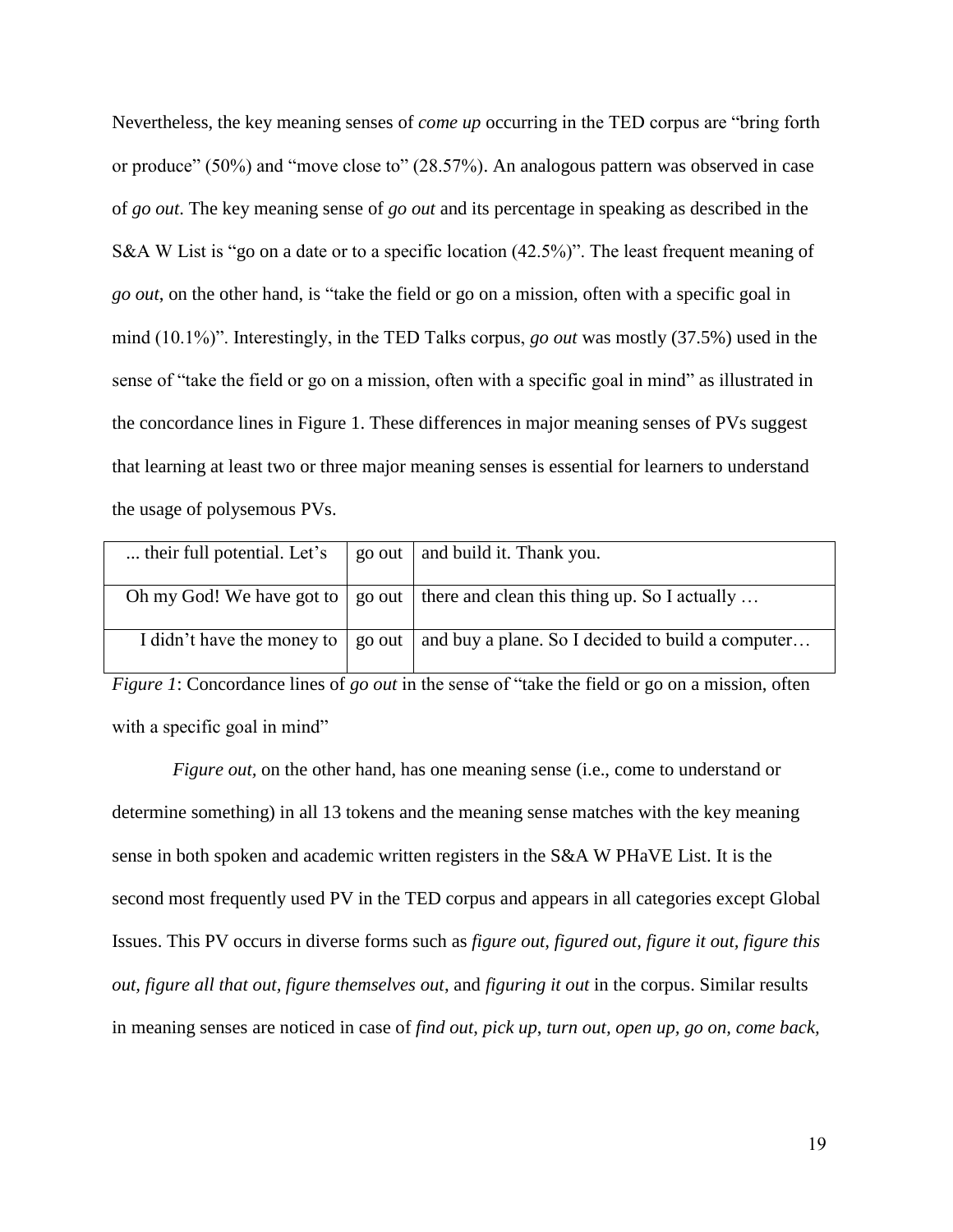and *end up*. The meaning senses of these PVs correspond to the major meaning senses in the spoken register in the S&A W PHaVE List.

Although the major meaning senses of 80% of the high frequency PVs in the TED corpus correspond to the key meaning senses and usage percentages described in the spoken register in the S&A W PHaVE List, a few high frequency PVs use less common meaning senses in the TED corpus.

#### **Discussion**

The results from the analysis of PVs in the corpus of TED Talks reveals that PVs are pervasive in authentic monologic speech in which a speaker is presenting information to a broad audience. Although the results of this analysis might suggest that TED Talks would be useful for developing EAP students' knowledge of PVs, from a pedagogical viewpoint, this is unlikely due to the fact that only a limited amount of instructional time is usually devoted to listening to TED Talks. In a short intensive course like the University of Alberta's EAP 145 class, students may listen to and present on no more than three talks. Thus, PV exposure from these talks is not particularly rich and would not provide sufficient opportunities for *incidental learning* to take place. This refers to learning as a by-product of an activity that primarily revolves around meaning (Hulstijn, 2003). Research has shown that vocabulary items need to be encountered many times before they are learned incidentally. Indeed, Brown, Waring, and Donkaewbua (2008) estimate that more than 20 encounters in aural input are needed for incidental learning to occur. Despite the relatively high number of PVs on average in the TED Talks corpus, merely watching/listening to TED Talks alone is not enough.

Instead, teachers need to create opportunities for *intentional learning.* This refers to rehearsal and memorizing techniques invoked by learners when they have the explicit intention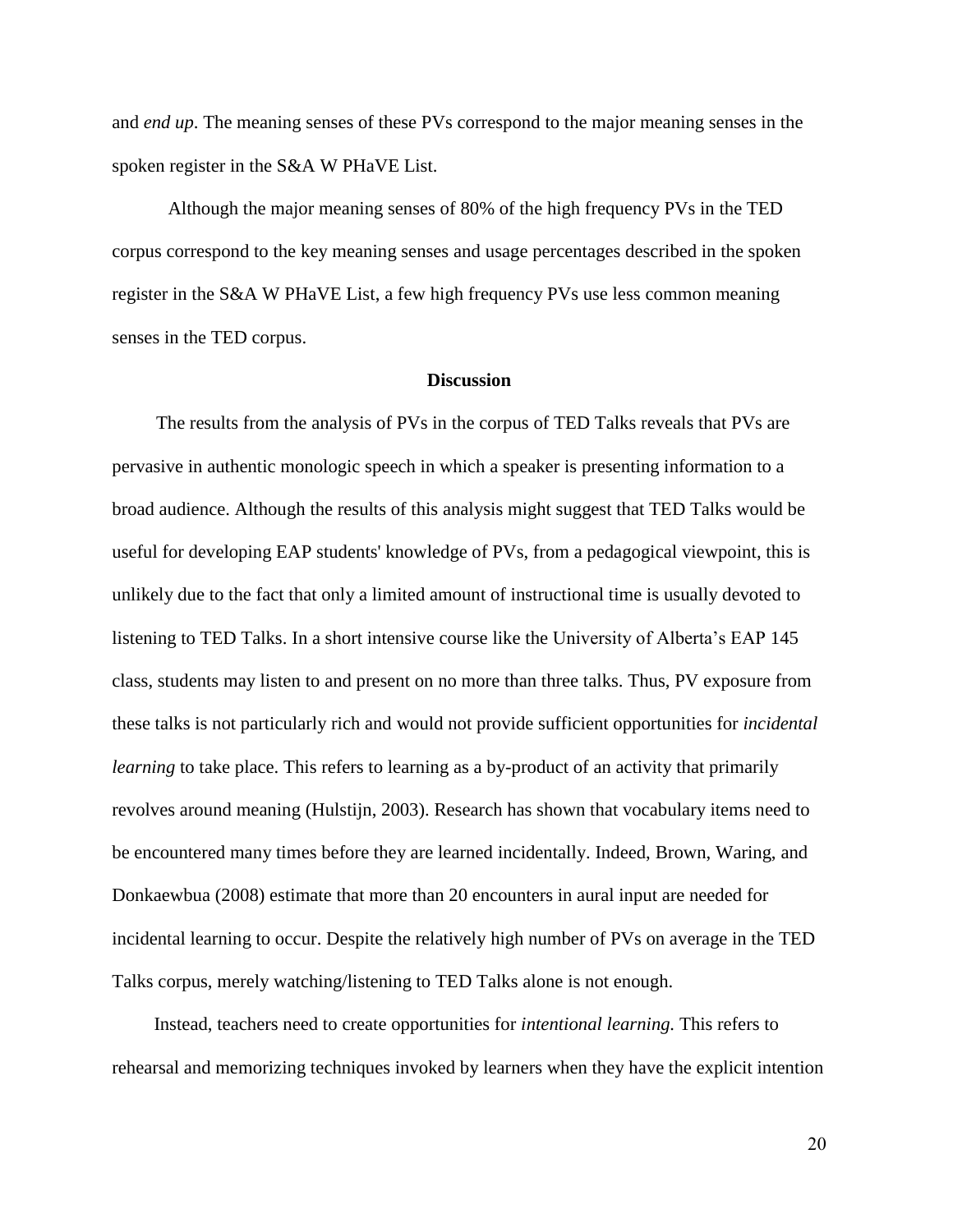of learning and retaining lexical information (Schmitt, 1997). Teachers need to select suitable talks that contain PVs and then create activities that focus students' attention on learning this vocabulary. For example, teachers can present students with language data from the corpus, in the form of selected lines from a concordance list (i.e., a list of all the occurrences of a particular word in the corpus). This data-driven activity can provide students opportunities to explore the structures and meanings of PVs in authentic language use. This activity can be followed by traditional exercises like gap-filling and replacing one-word verbs with PVs. In addition, instructors may list out lexical verbs that correspond to the LVs in the S&A W PHaVE list and direct students" attention to the pairing of LVs and adverbial particles in PV constructions. Despite the large number of LVs used in the talks, only a limited number of LVs are repeated in PV constructions throughout the corpus. Recognizing the LVs that form PVs may raise students" awareness of PV usage in the aural input. Alternately, teachers can create a list of PV particles with their meanings and draw attention to the fact that PVs are "a combination of two separate meanings - one coming from the meaning of the verb…and one coming from the particle" (Spring, 2018, p.122). Spring (2018) created a comprehensive, yet concise list of particles with major meanings which can be used in teaching PVs in parts than as whole units.

Teachers should exploit the information from frequency lists for intentional learning. Post-listening activities can target the 16 most frequently used PVs with their major meaning senses for the TED Talks corpus analyzed in this project; by doing so, students would gain an understanding of one-third of the PV usage in this particular corpus. Considering that a number of high frequency PVs display multiple meaning senses in different contexts, it is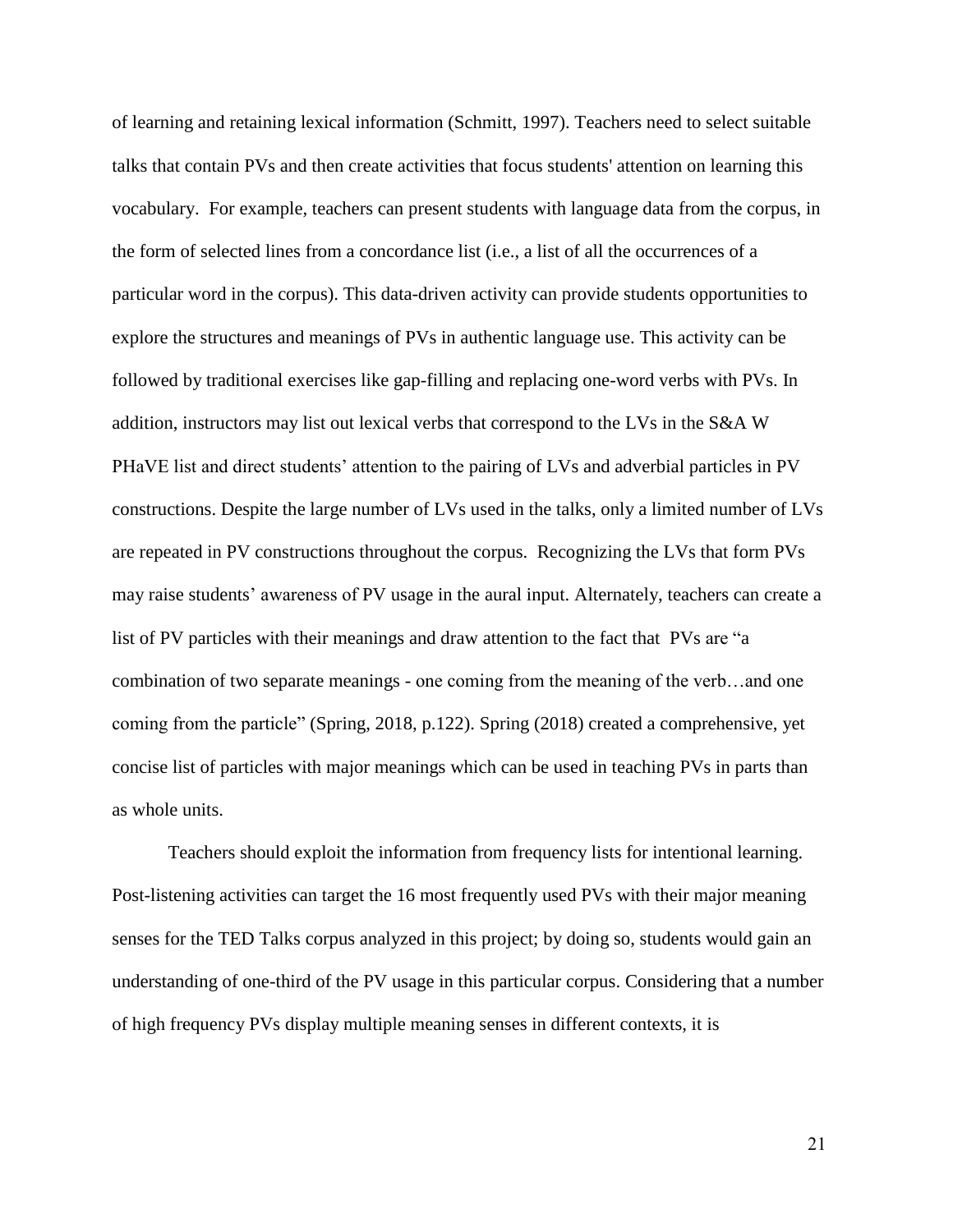recommended that students learn at least two to three major meaning senses of each high frequency PV to fully comprehend the usage in context.

Although ESL learners can acquire PVs incidentally through aural input, output activities might be more effective in the retention of word-meaning. Summing up the content orally after the first exposure to the text can positively influence learners" vocabulary gains from audiovisual input (Nguyen & Boers, 2019). Since PVs used in TED Talks corpus are accepted in formal settings, students can be encouraged to use them in their oral presentations. Other output tasks that have been found effective in the learning of PVs include collaborative tasks such as reconstruction cloze tasks and reconstruction editing tasks (Nassaji & Tian, 2010).

#### **Conclusion**

One of the limitations of my study was the small size of the corpus. A larger corpus with longer stretches of speech would allow researchers to make more precise observations about PV frequency and usage. In addition, I focused exclusively on PV occurrence in TED Talks, and it was beyond the scope of my research to observe how PVs are approached by practitioners and learners in the EAP classroom; neither did I compare PV frequency in TED Talks with PV frequency in other authentic aural texts (e.g., speeches delivered by political or historical figures like Abraham Lincoln or Martin Luther King) that EAP instructors sometimes use in the classroom. More research in the first area would reveal how instructors and learners address incidental learning of PVs and how much PV knowledge students retain from exposure to authentic spoken input. Further research in the second area would clarify PV frequency and usage in various kinds of academic presentations. The findings may serve as a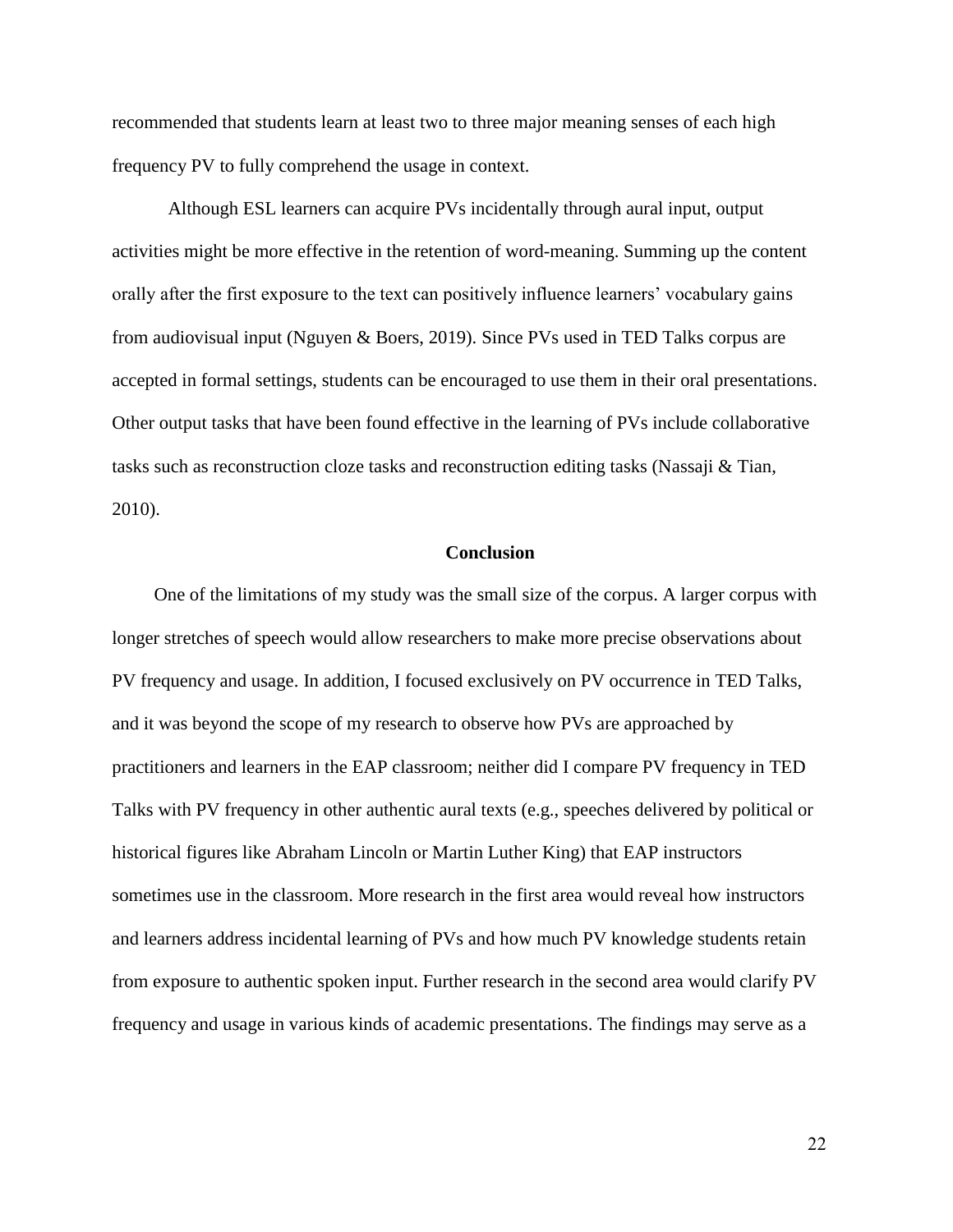basis for the compilation of teaching materials and designing of syllabi to increase students' awareness of lexical features in authentic spoken input.

My analysis demonstrates that phrasal verbs are frequently used (one PV in every 124 words on average) in the "six-by-six" TED Talks corpus. Therefore, these talks resemble conversation and fiction rather than academic texts in terms of their PV profile. The results also show that close to two-thirds (62.73%) of these PVs are the same as those in the S&A W PHaVE List. In terms of semantic information, the high frequency PVs may have a number of different meanings depending on the context in which they are used. It may be concluded from the findings of the study that PV frequency lists predict to a moderate degree PV usage in at least one widely used source of authentic aural English and therefore such lists should be exploited by EAP instructors in addressing students' PV learning needs.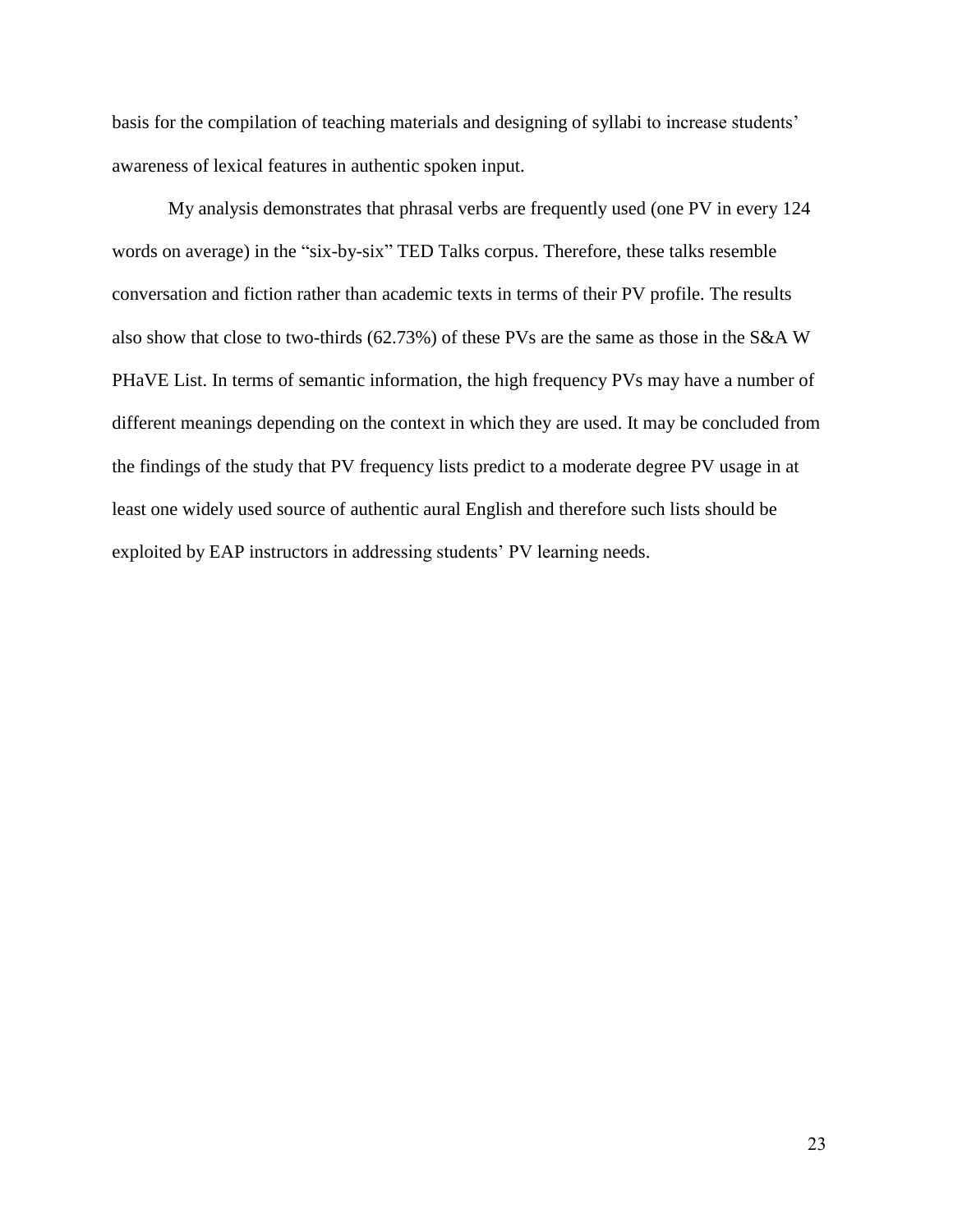#### **Notes**

- 1. Lemma refers to all inflectional forms (e.g., look, looks, looking, looked) of a word class or part of speech. Unlike word families which include words from different parts of speech, lemmas do not accept members from different parts of speech. Therefore, the verb *analyze* and the noun *analysis* are two separate lemmas, but both *analyze* and *analysis* belong to the same word family.
- 2. Liu"s list consisted of 150 PVs instead of 152 because he combined two related pairs of synonymous PVs in the final list.
- 3. Garnier and Schmitt (2015) use "meaning senses" to refer to the multiple meanings of PVs in specific contexts. Liu and Myers (2018, p.16) clarify the terminology by creating the following example:

#### **Break up**

Major meanings and their percentages in speaking

Sense 1: End or cause STH to end or fail, esp. relationships (76.8%)

Ex: Karen"s marriage **broke up**.

Sense 2: Divide into smaller parts or components (20%)

 Ex: They wanted to **break up** the large percentage of poor people and move them to different places.

- 4. Token is an individual occurrence of a linguistic unit in speech or writing.
- 5. Type refers to a category or class of linguistic item or unit, as distinct from actual occurrences in speech or writing.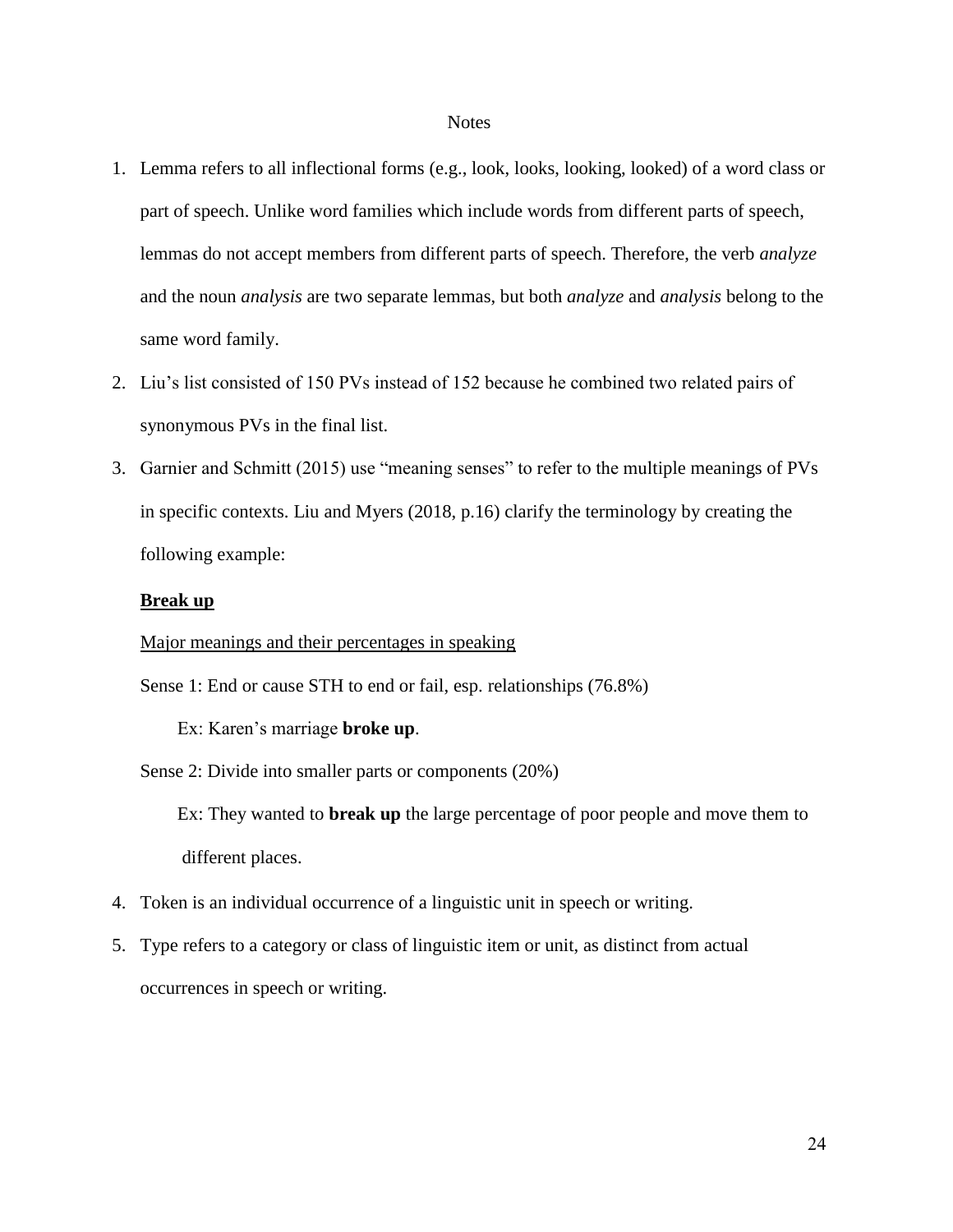#### References

Alami, M., Sabbah, M., & Iranmanesh, M. (2013). Male-female discourse difference in terms of lexical density. *Research Journal of Applied Sciences, Engineering and Technology, 5*, 5365-5369. Retrieved from

[https://pdfs.semanticscholar.org/37d2/714867adb5d42d9039fbb18b8a2ace59494c.pdf.](https://pdfs.semanticscholar.org/37d2/714867adb5d42d9039fbb18b8a2ace59494c.pdf)

- Alangari, M., Jaworska, S., & Laws, J. (2020). Who"s afraid of phrasal verbs? The use of phrasal verbs in expert academic writing in the discipline of linguistics. *Journal of English for Academic Purposes, 43*, 1-13. doi: 10.1016/j.jeap.2019.100814
- Biber, D., Conrad, S., & Leech, G. (2002). *Longman student grammar of spoken and written English*. Harlow, England: Pearson.
- Biber, D., Johansson, S., Leech, G., Conrad, S., & Finegan, E. (1999). *Longman grammar of written and spoken English*. Harlow, England: Longman.
- Brown, R., Waring, R., & Donkaewbua, S. (2008). Incidental vocabulary acquisition from reading, reading-while-listening, and listening to stories. *Reading in a Foreign Language, 20*, 136-163.
- Bulaj, M. (2011, July). *The hidden light of Afghanistan* [Video]. TED. [https://www.ted.com/talks/monika\\_bulaj\\_the\\_hidden\\_light\\_of\\_afghanistan](https://www.ted.com/talks/monika_bulaj_the_hidden_light_of_afghanistan)

*Cambridge dictionary online*. (n.d.). Retrieved from [https://dictionary.cambridge.org](https://dictionary.cambridge.org/)

- *Cambridge phrasal verbs dictionary* (2nd ed.). (2006). Cambridge, UK: Cambridge University Press.
- Celce-Murcia, M., & Larsen-Freeman, D. (1999). *The grammar book: An ESL/EFL teacher's course* (2nd ed.). Boston, MA: Heinle & Heinle.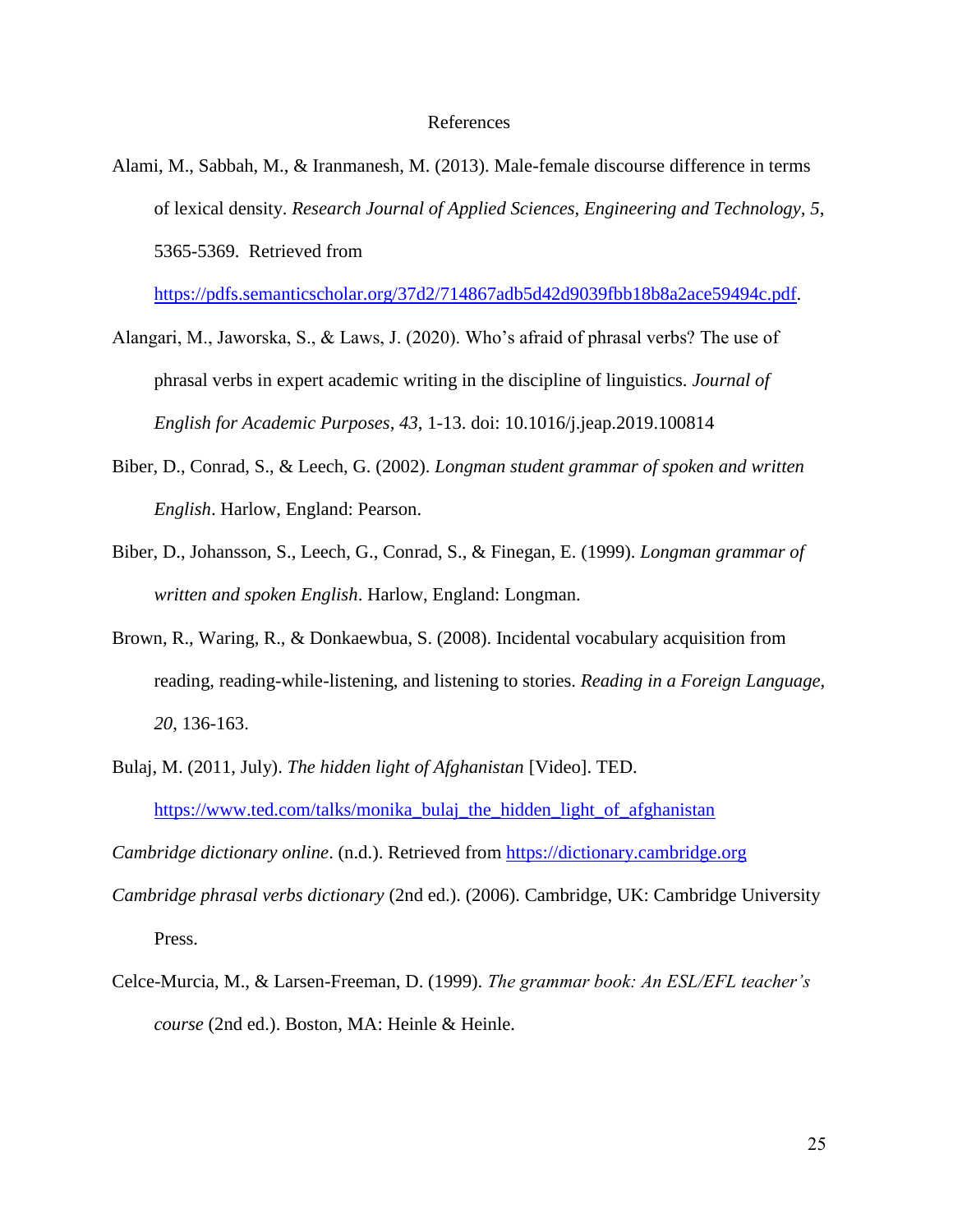- Cornell, A. (1985). Realistic goals in teaching and learning phrasal verbs. *International Review of Applied Linguistics in Language Teaching, 23*, 269-280.
- Coxhead, A. J., & Walls, R. (2012). TED talks, vocabulary, and listening for EAP. *The TESOLANZ Journal, 20*, 55-67.
- Cummins, J. (1981). Age on arrival and immigrant second language learning in Canada: A reassessment. *Applied Linguistics, 11*, 132-149.
- Darwin, C., & Gray, L. (1999). Going after the phrasal verb: An alternative approach to classification. *TESOL Quarterly, 33*, 65-83.
- Dagut, M., & Laufer, B. (1985). Avoidance of phrasal verbs: A case for contrastive analysis. *Studies in Second Language Acquisition, 7*, 73-79.
- English Agenda. (2016). ELTons winners for 2016. Retrieved from <https://englishagenda.britishcouncil.org/events/eltons/previous-eltons/2016-winners>
- Flowerdew, J., & Peacock, M. (2001). *Research perspective on English for academic purposes*. New York: Cambridge University Press.
- Gardner, D., & Davies, M. (2007). Pointing out frequent PVs: A corpus-based analysis. *TESOL Quarterly, 41*, 339-359.
- Garnier, M., & Schmitt, N. (2015). The PHaVE list: A pedagogical list of phrasal verbs and their most frequent meaning senses. *Language Teaching Research, 19*, 645-666. doi:10.1177/1362168814559798
- Hanson, D. (2009, February). *Robots that "show emotion"* [Video]*.* TED. [https://www.ted.com/talks/david\\_hanson\\_robots\\_that\\_show\\_emotion#t-36099](https://www.ted.com/talks/david_hanson_robots_that_show_emotion#t-36099)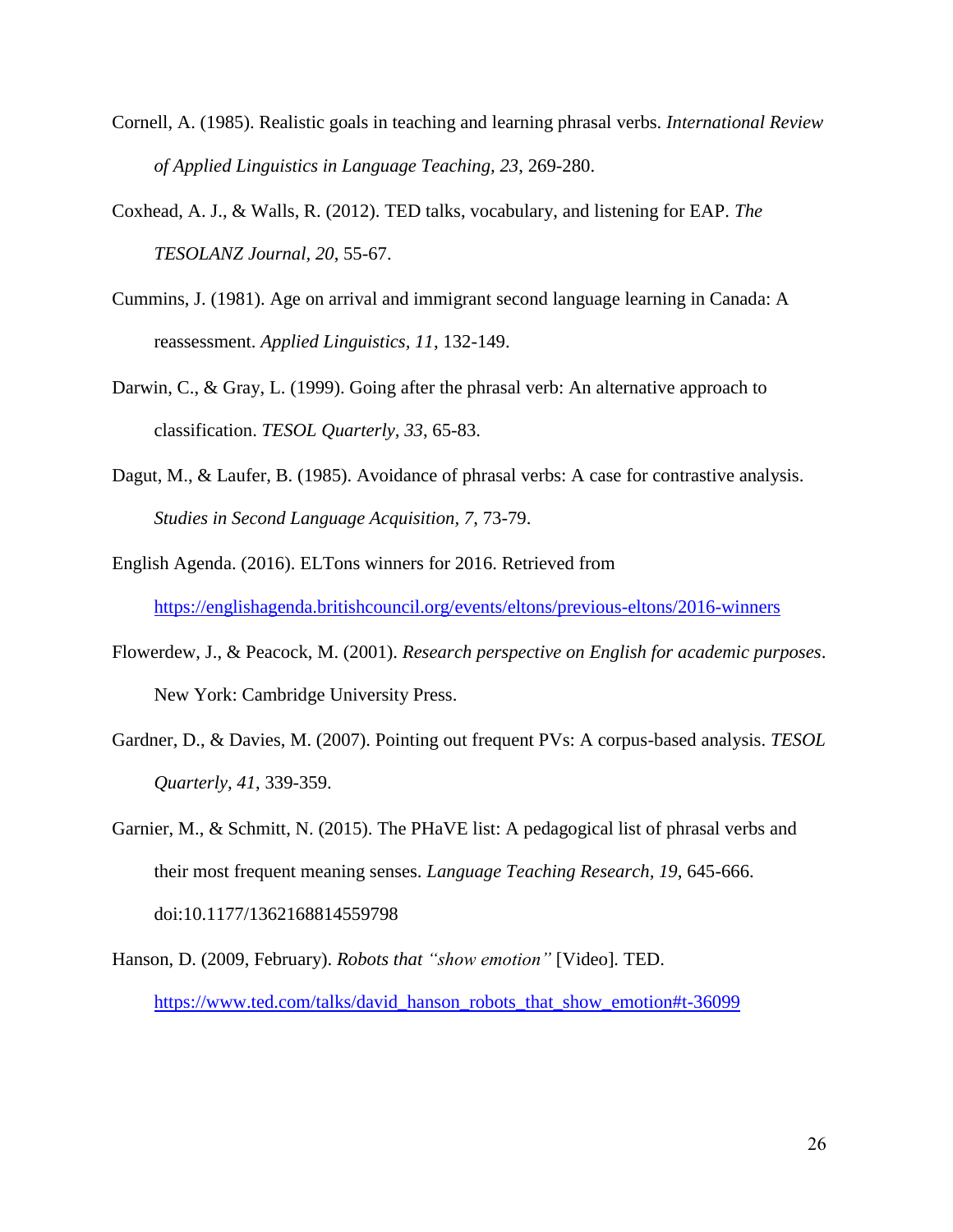- Hulstijn, J. H. (2003). Incidental and intentional learning. In C. Doughty & M. Long (Eds.), *The handbook of second language acquisition* (pp. 349-381). Oxford, UK: Blackwell. [doi:10.1002/9780470756492.ch12](https://doi.org/10.1002/9780470756492.ch12)
- Hyland, K., & Hamp-Lyons, L. (2002). EAP: Issues and directions. *Journal of English for Academic Purposes, 1*, 1-12.
- Kovacs, G. (2012, February). *Tracking our online trackers* [Video]. TED. [https://www.ted.com/talks/gary\\_kovacs\\_tracking\\_our\\_online\\_trackers](https://www.ted.com/talks/gary_kovacs_tracking_our_online_trackers)
- Lacombe, R. (2018, April). *A personal air-quality tracker* [Video]. TED. [https://www.ted.com/talks/romain\\_lacombe\\_a\\_personal\\_air\\_quality\\_tracker\\_that\\_lets\\_yo](https://www.ted.com/talks/romain_lacombe_a_personal_air_quality_tracker_that_lets_you_know_what_you_re_breathing) [u\\_know\\_what\\_you\\_re\\_breathing](https://www.ted.com/talks/romain_lacombe_a_personal_air_quality_tracker_that_lets_you_know_what_you_re_breathing)
- Leopold, L. (2016). Honing the EAP learners' public speaking skills by analyzing TED talks. *TESL Canada Journal, 33*, 46-58.
- Liu, D. (2011). The most frequently used English phrasal verbs in American and British English: A multicorpus examination. *TESOL Quarterly, 45*, 661-688. doi: 10.5054/tq.2011.247707
- Liu, D., & Myers, D. (2018). The most-common phrasal verbs with their key meanings for spoken and academic written English: A corpus analysis. *Language Teaching Research*, 1-22.

*Lexico dictionary online*. (2020). Retrieved from [https://lexicom.com](https://lexicom.com/)

- Lublin, N. (2012, February). *Texting that saves lives* [Video]. TED. [https://www.ted.com/talks/nancy\\_lublin\\_texting\\_that\\_saves\\_lives](https://www.ted.com/talks/nancy_lublin_texting_that_saves_lives)
- Milner, M., Chase, R., & Johannsen, K. (2015). *World English. Book series*. Cengage Learning.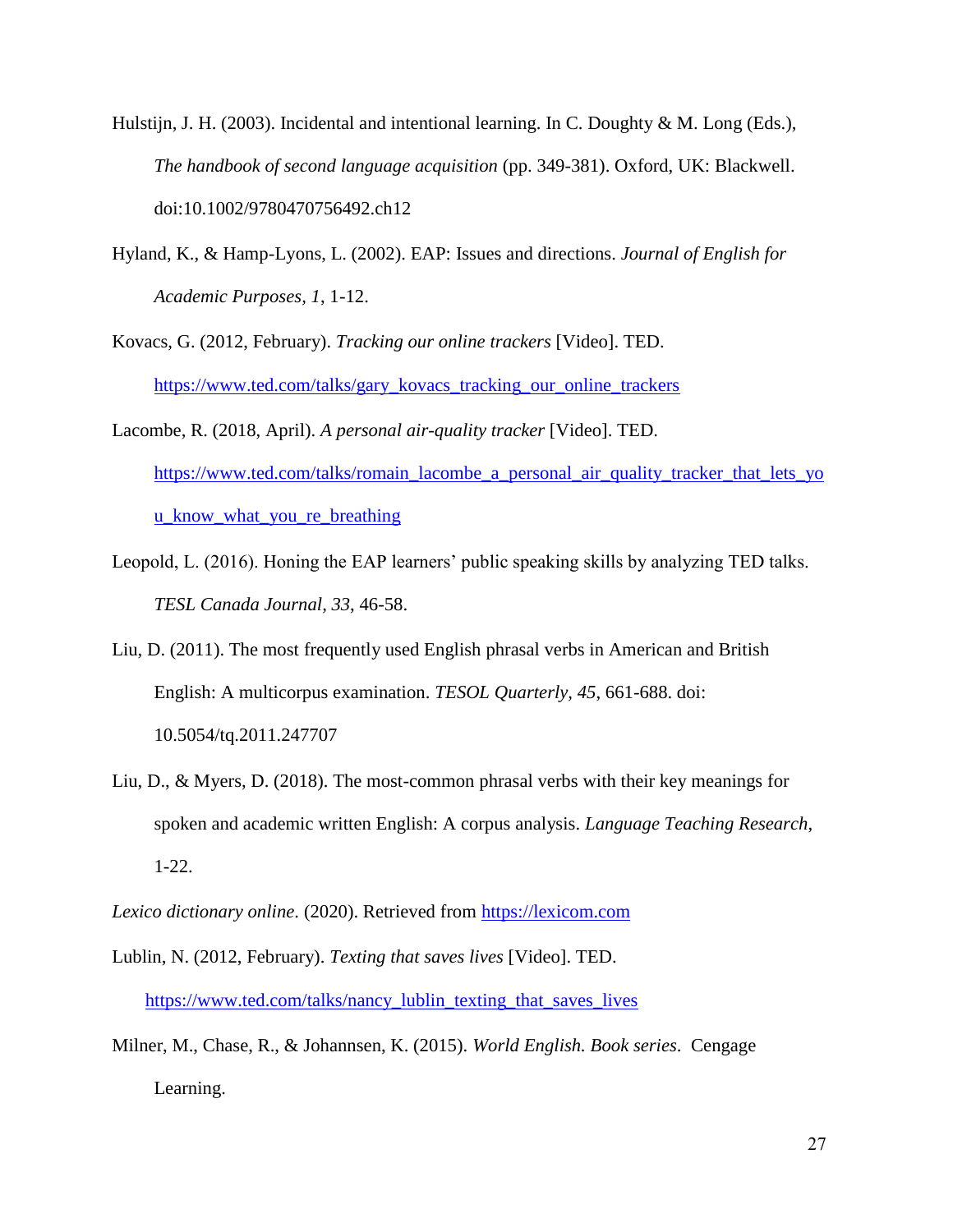- Nassaji, H., & Tian, J. (2010). Collaborative and individual output tasks and their effects on learning English phrasal verbs. *Language Teaching Research, 14*, 397-419.
- Nguyen, C., & Boers, F. (2019). The effect of content retelling on vocabulary uptake from a TED Talk. *TESOL Quarterly, 53*, 5-29. doi:10.1002/tesq.441
- Reid, R. (2012, March). *The \$8 billion ipod* [Video]. TED. [https://www.ted.com/talks/rob\\_reid\\_the\\_8\\_billion\\_ipod](https://www.ted.com/talks/rob_reid_the_8_billion_ipod)
- Schmitt, N. (1997). Vocabulary learning strategies. In N. Schmitt & M. McCarthy (Eds.), *Vocabulary: Description, acquisition and pedagogy (3-32)*. Cambridge: Cambridge University Press.
- Spring, R. (2018). Teaching phrasal verbs more efficiently: Using corpus studies and cognitive linguistics to create a particle list. *Advances in Language and Literacy Studies, 9*, 121- 135.
- Quirk, R., Greenbaum, S., Leech, G., & Svartvik, J. (1985). *A comprehensive grammar of English language*. New York, NY: Longman.
- TED Talks. (2019). *About our organization*. Retrieved from [https://www.ted.com/about/our](https://www.ted.com/about/our-organization)[organization](https://www.ted.com/about/our-organization)
- Trebits, A. (2009). The most frequent phrasal verbs in English language EU documents  $-A$ corpus-based analysis and its implications. *System, 37*, 470-481. doi: 10.1016/j.system.2009.02.012
- University of Alberta. (2020). *Faculty of Extension*. Retrieved from https://www.ualberta.ca/extension/english-language-school/academic-englishundergraduate-admission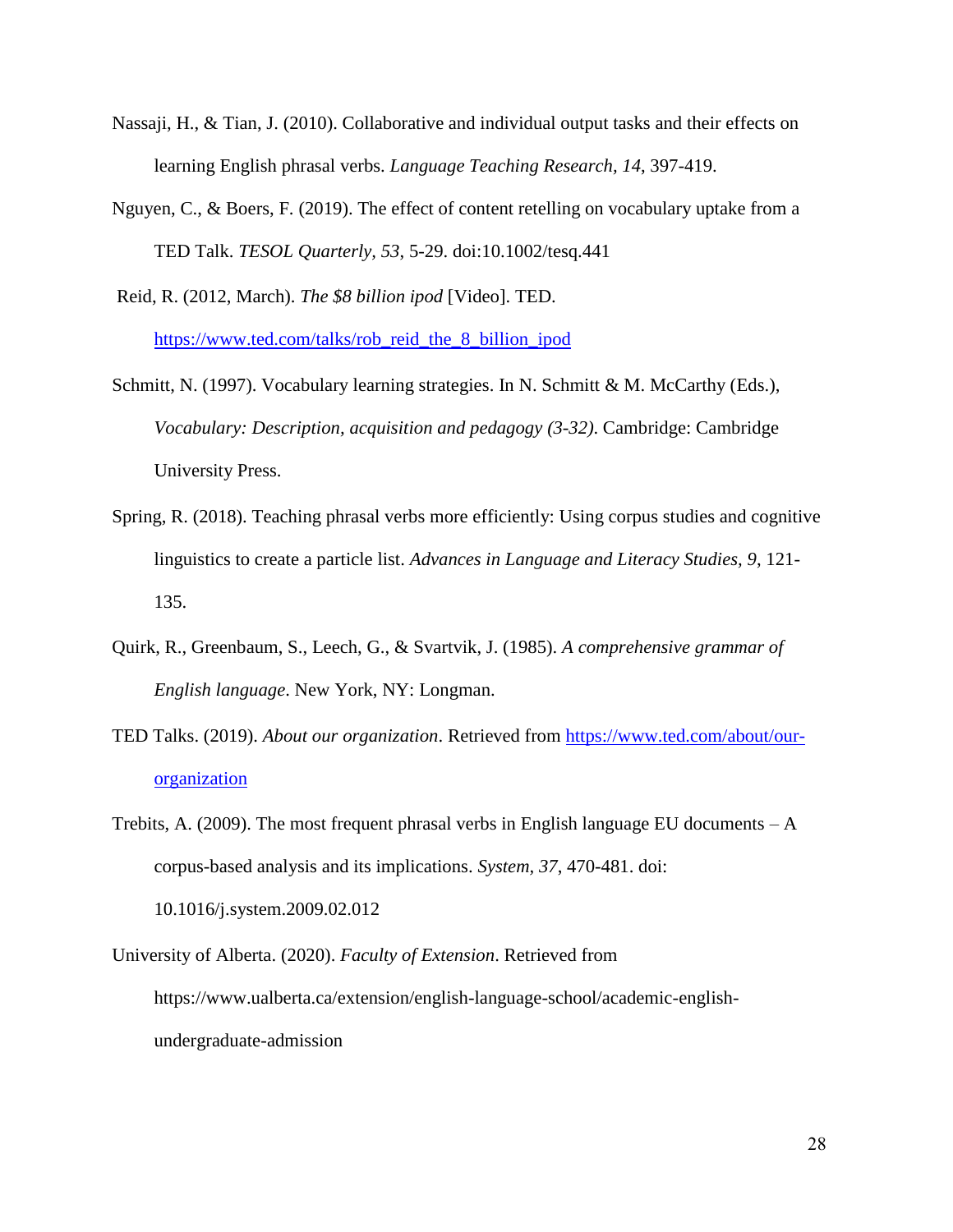- Utko, J. (2009, February). *Can design save newspapers?* [Video]. TED. [https://www.ted.com/talks/jacek\\_utko\\_can\\_design\\_save\\_newspapers](https://www.ted.com/talks/jacek_utko_can_design_save_newspapers)
- Walker, J. (2009, February). *The world's English mania* [Video]. TED. [https://www.ted.com/talks/jay\\_walker\\_the\\_world\\_s\\_english\\_mania#t-80729](https://www.ted.com/talks/jay_walker_the_world_s_english_mania#t-80729)
- Wingrove, P. (2017). How suitable are TED talks for academic listening? *Journal of English for Academic Purposes, 30*, 79-95.
- WordSmith Tools. (2016). Wordsmith 7.0. Retrieved from <https://www.lexically.net/wordsmith/>
- Wray, A. (1999). Formulaic language in learners and native speakers. *Language Teaching, 32,*  213-231. doi: 10.1017/S021444800014154
- Wujec, T. (2010, February). *Build a tower, build a team* [Video]. TED. [https://www.ted.com/talks/tom\\_wujec\\_build\\_a\\_tower\\_build\\_a\\_team](https://www.ted.com/talks/tom_wujec_build_a_tower_build_a_team)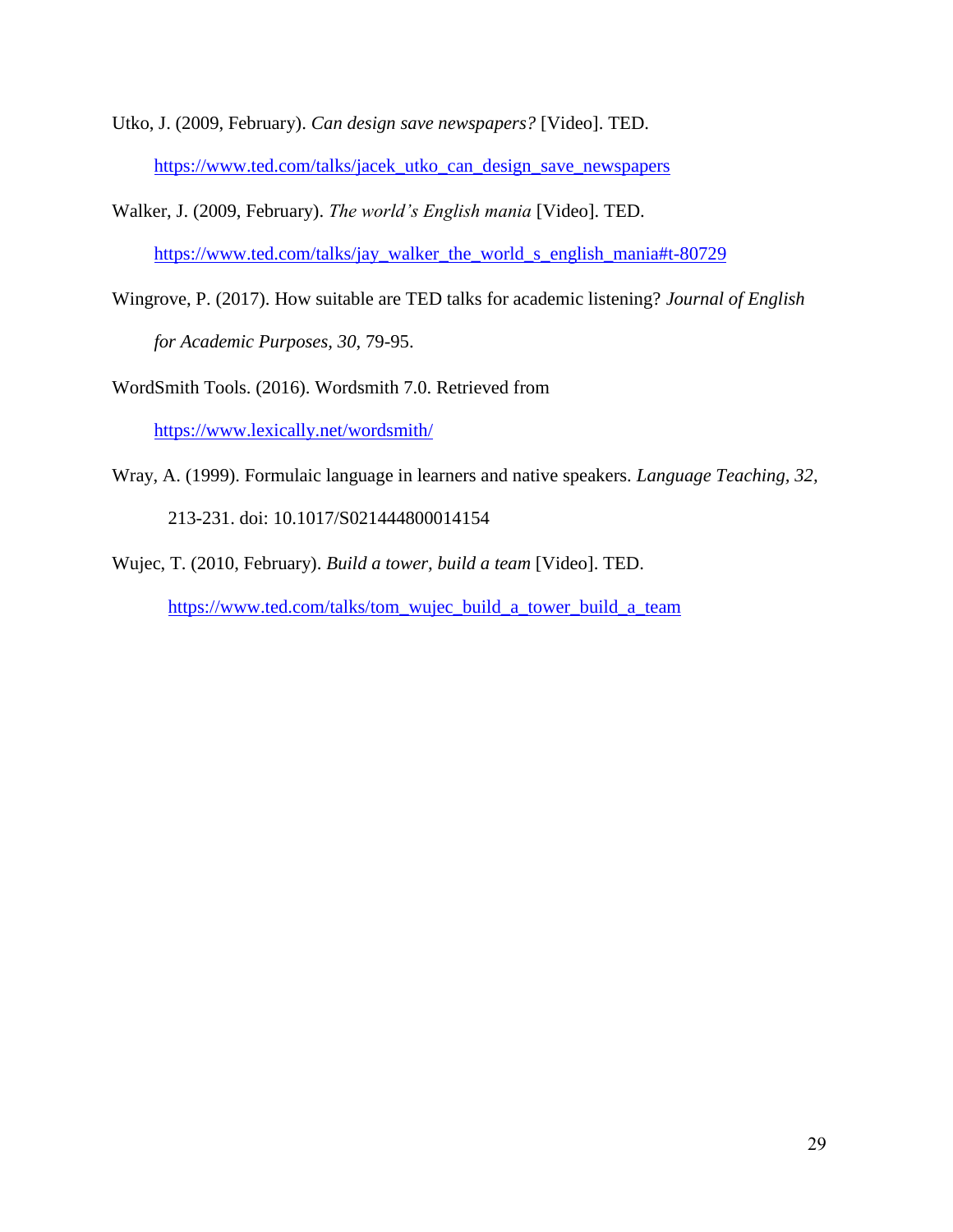## Appendix A

## The Adapted TED Talks Corpus

## Note: The titles of the substituted talks are in bold letters

| Topic Area      | <b>Talk Title</b>                               | <b>TED Talker</b>     |
|-----------------|-------------------------------------------------|-----------------------|
| <b>Business</b> | 3 things I learned when my plane crashed        | <b>Ric Elias</b>      |
|                 | 3 ways to measure your adaptability             | Natalie Fratto        |
|                 | Build a tower, build a team                     | Tom Wujec             |
|                 | The tradeoffs of building green                 | <b>Catherine Mohr</b> |
|                 | Doodlers, unite!                                | Sunni Brown           |
|                 | Looking for a job?                              | Jason Shen            |
|                 | The single biggest reason why start-ups succeed | <b>Bill Gross</b>     |
|                 | The day I turned down Tim Berners Lee           | Ian Ritchie           |
|                 | Tracking our online trackers                    | Gary Kovacs           |
|                 | What's wrong with our food system               | <b>Birke Baehr</b>    |
| Design          | Wearable tech that helps you navigate by touch  | Keith Kirkland        |
|                 | A next-generation digital book                  | Mike Matas            |
|                 | Animating a photo-real digital face             | Paul Debevec          |
|                 | A robot that flies like a bird                  | Markus Fischer        |
|                 | Can design save newspaper?                      | Jacek Utko            |
|                 | Grow your own clothes                           | Suzanne Lee           |
|                 | A personal air-quality tracker                  | Romain Lacombe        |
|                 | Shake up your story                             | Raghava KK            |
|                 | Wearing nothing new                             | Jessi Arrington       |
|                 | Free or cheap Wii remote hacks                  | Johnny Lee            |
| Entertainment   | Building US-China relationsby banjo             | Abigail Washburn      |
|                 | And for my next trick, a robot                  | Marco Tempest         |
|                 | How books can open your mind                    | Lisa Bu               |
|                 | A teen just trying to figure it out             | Tavi Gevinson         |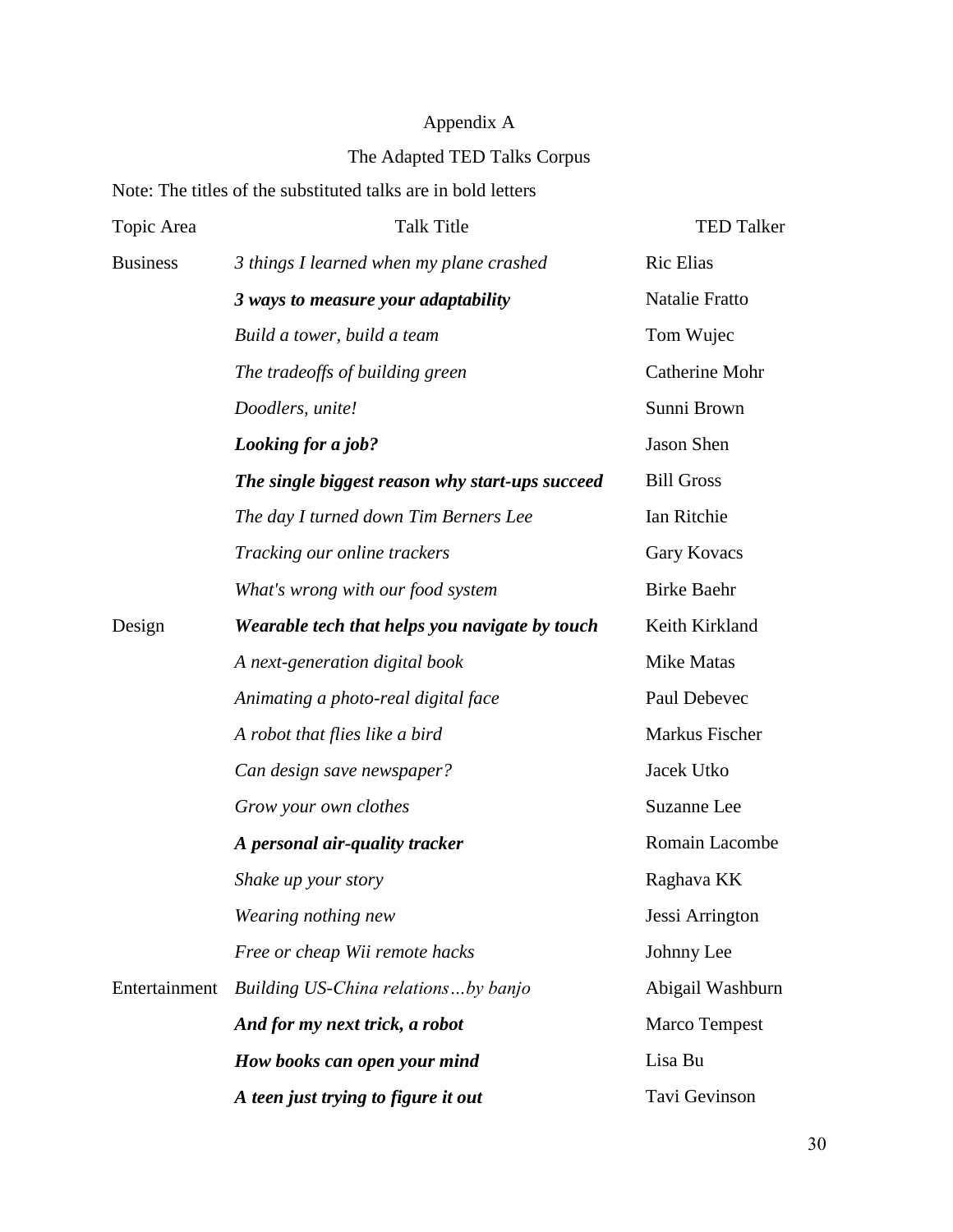|                      | Lies demand lies and statistics about TED Talks                          | Sebastian Wernicke      |
|----------------------|--------------------------------------------------------------------------|-------------------------|
|                      | Robots that show emotion                                                 | David Hanson            |
|                      | Silicon-based comedy                                                     | Heather Knight          |
|                      | The \$8 billion iPod                                                     | Rob Reid                |
|                      | The magic of truth and lies and iPods                                    | <b>Marco Tempest</b>    |
|                      | The surprising spread of idol TV                                         | Cynthia Schneider       |
| <b>Global Issues</b> | How fake news does real harm                                             | Stephanie Busari        |
|                      | The world's English mania                                                | <b>Jay Walker</b>       |
|                      | Photos that changed the world                                            | Jonathan Klein          |
|                      | Pop culture in the Arab world                                            | Shereen El Feki         |
|                      | Texting that saves lives                                                 | Nancy Lublin            |
|                      | The 100,000-student classroom                                            | Peter Norvig            |
|                      | The hidden light of Afghanistan                                          | Monika Bulaj            |
|                      | A magna-carta for the web                                                | Tim Berners-Lee         |
|                      | An antidote to apathy                                                    | Dave Meslin             |
|                      | Tough truths about plastic pollution                                     | Diana Cohen             |
| Science              | A 3D atlas of the universe                                               | <b>Carter Emmart</b>    |
|                      | Luke, a new prosthetic arm for soldiers                                  | Dean Kamen              |
|                      | What it takes to launch a telescope                                      | Erika Hamden            |
|                      | How a male contraceptive pill could work                                 | <b>John Amory</b>       |
|                      | A plan to recycle the unrecyclable                                       | <b>Ashton Cofer</b>     |
|                      | How germs travel on planes - and how we can stop<br>them                 | Raymond Wang            |
|                      | The mathematics of history                                               | Jean-Baptiste Michel    |
|                      | Why we need to fight misinformation about Ethan Lindenberger<br>vaccines |                         |
|                      | Underwater astonishments                                                 | David Gallo             |
|                      | A love story for the coral reef crisis                                   | Ayana Elizabeth Johnson |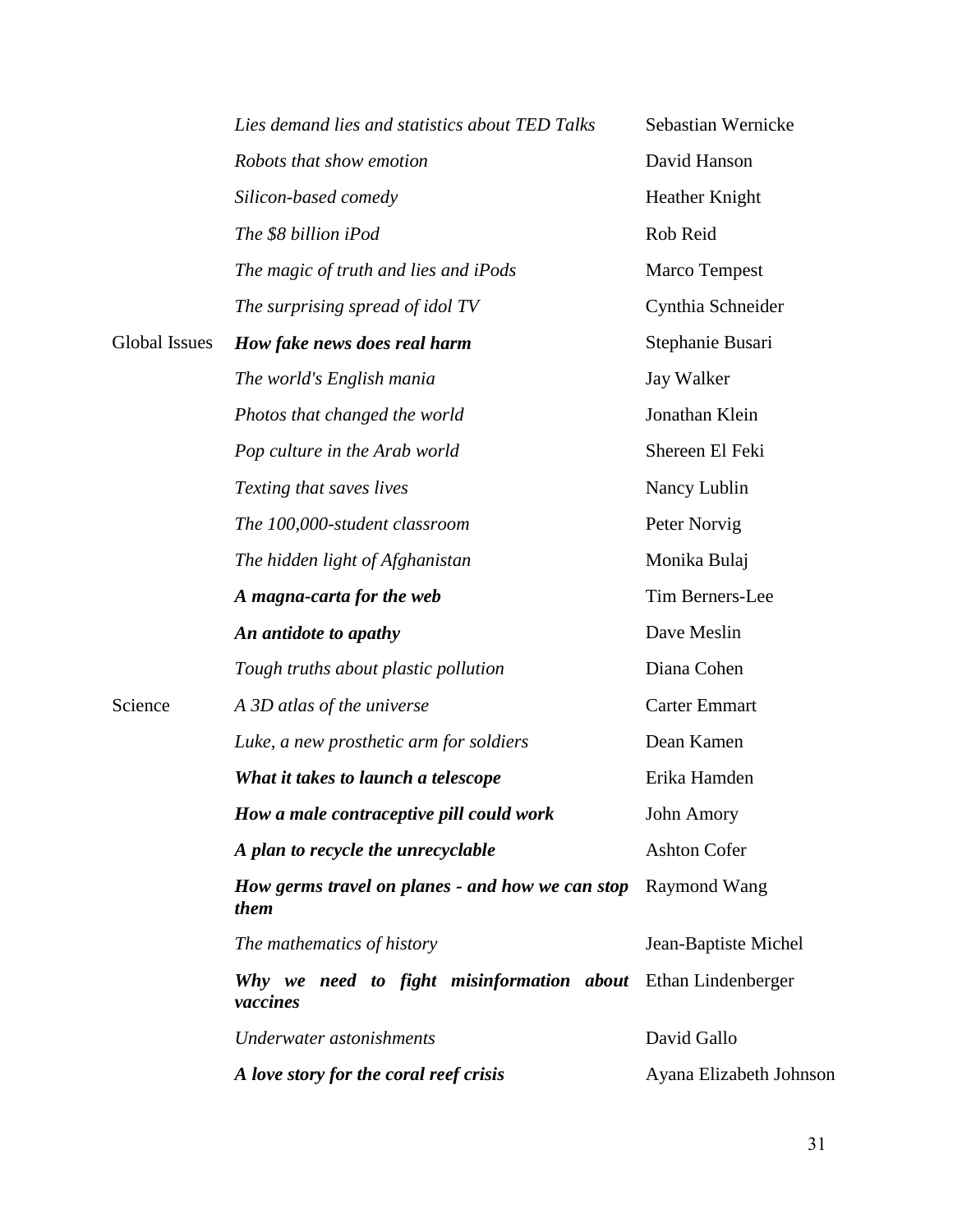| Technology | Should we create a solar shade to cool the earth?            | Danny Hilli          |
|------------|--------------------------------------------------------------|----------------------|
|            | A magic topic with augmented reality                         | Marco Tempest        |
|            | Building blocks than blink, beep and teach                   | Ayah Bdeir           |
|            | Crowdsource your health                                      | Lucien Engelen       |
|            | How to avoid surveillancewith the phone in your<br>pocket    | Christopher Soghoian |
|            | What if all US health care costs were transparent?           | Jeanne Pinder        |
|            | Human exoskeletons - for war and healing                     | <b>Eythor Bender</b> |
|            | Meet Rezero, the dancing ballbot                             | Peter Fankhauser     |
|            | How augmented reality is changing activism                   | <b>Glenn Cantave</b> |
|            | What it's like to live on the international space<br>station | Cady Coleman         |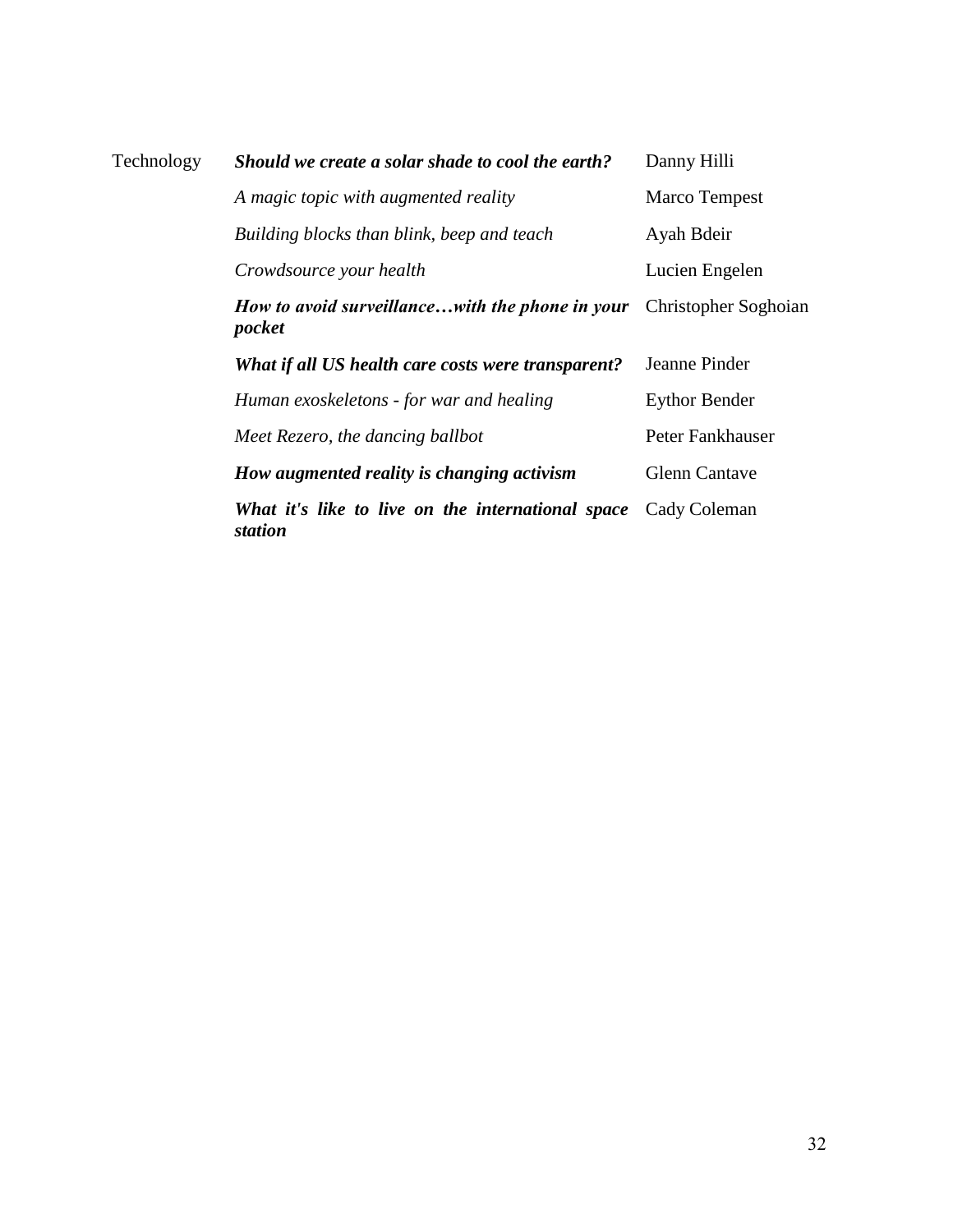## Appendix B

## S&A W PHaVE List by Particles

| <b>OUT</b>       | IN             | <b>UP</b> | <b>OFF</b>    | <b>ABOUT</b> |
|------------------|----------------|-----------|---------------|--------------|
| Bring out        | Bring in       | Back up   | Break off     | Bring about  |
| <b>Break out</b> | Come in        | Blow up   | Come off      | Come about   |
| Call out         | Fill in        | Break up  | Cut off       | Set about    |
| Carry out        | Get in         | Bring up  | Get off       | <b>BACK</b>  |
| Check out        | Give in        | Build up  | Go off        | Bring back   |
| Come out         | Go in          | Catch up  | Pay off       | Come back    |
| Figure out       | Move in        | Clean up  | Put off       | Get back     |
| Fill out         | Put in         | Come up   | Set off       | Give back    |
| Find out         | Take in        | End up    | Take off      | Go back      |
| Get out          | ON             | Follow up | Turn off      | Hold back    |
| Give out         | Carry on       | Get up    | <b>DOWN</b>   | Look back    |
| Go out           | Come on        | Give up   | Break down    | Move back    |
| Hang out         | Get on         | Go up     | Bring down    | Pull back    |
| Hold out         | Go on          | Grow up   | Close down    | Put back     |
| Lay out          | Hang on        | Hang up   | Come down     | Sit back     |
| Look out         | Hold on        | Hold up   | Get down      | Step back    |
| Make out         | Keep on        | Keep up   | Go down       | Take back    |
| Move out         | Move on        | Line up   | Lay down      | Turn back    |
| Pick out         | Pass on        | Look up   | Look down     |              |
| Point out        | Put on         | Make up   | Put down      |              |
| Play out         | Take on        | Move up   | Set down      |              |
| Pull out         | <b>THROUGH</b> | Open up   | Settle down   |              |
| Put out          | Come through   | Pick up   | Shut down     |              |
| Reach out        | Get through    | Pull up   | Sit down      |              |
| Rule out         | Go through     | Put up    | Slow down     |              |
| Run out          | <b>OVER</b>    | Set up    | Take down     |              |
| Send out         | Come over      | Show up   | Turn down     |              |
| Set out          | Go over        | Shut up   | Write down    |              |
| Sort out         | Hand over      | Sit up    | <b>AROUND</b> |              |
| Stand out        | Take over      | Stand up  | Come around   |              |
| Start out        | Turn over      | Sum up    | Go around     |              |
| Take out         | <b>AHEAD</b>   | Take up   | look around   |              |
| Throw out        | Go ahead       | Turn up   | turn around   |              |
| Turn out         | <b>ALONG</b>   | Wake up   |               |              |
| Walk out         | Come along     | Wind up   |               |              |
| Work out         | Go along       |           |               |              |